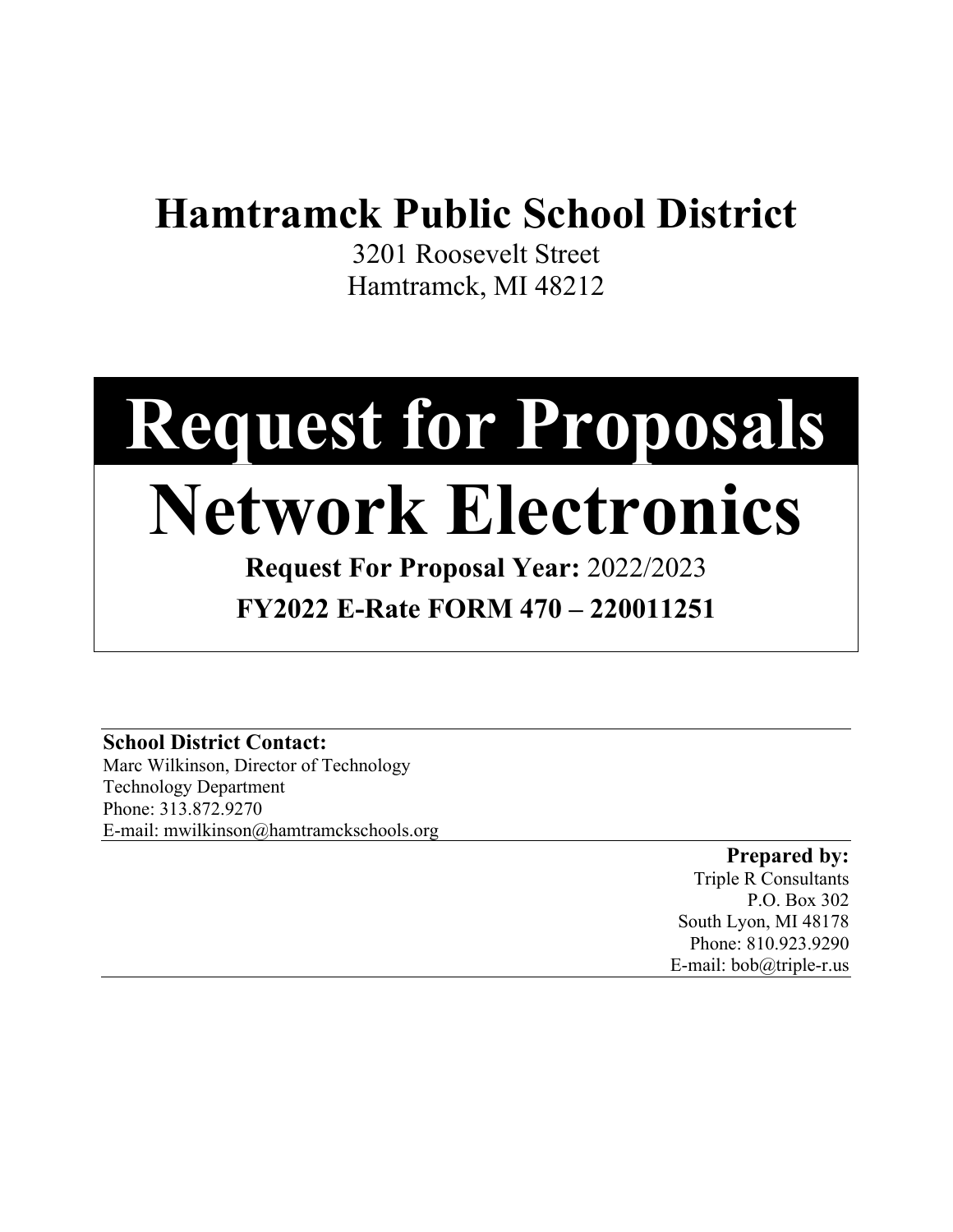#### **Contents**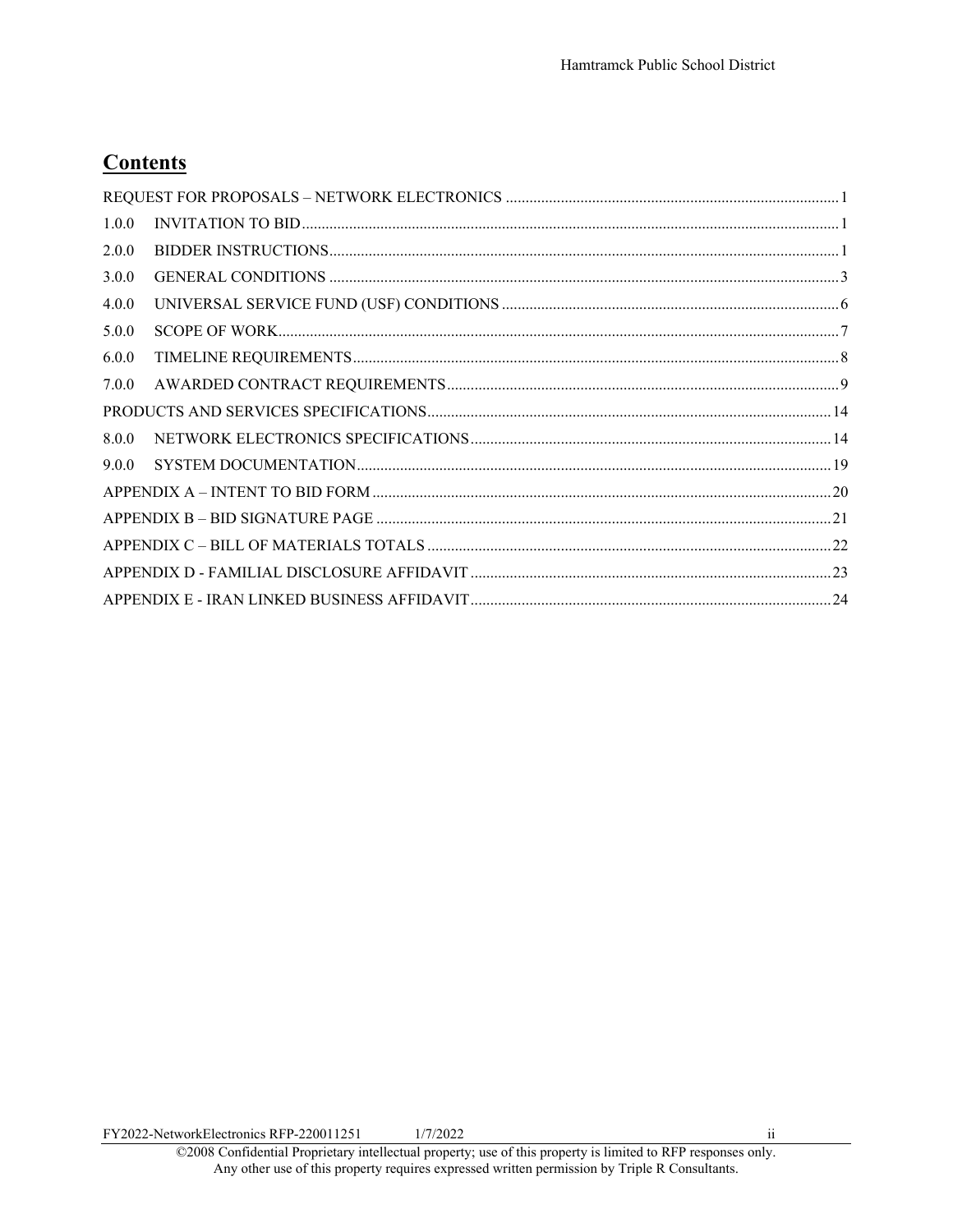#### **REQUEST FOR PROPOSALS – NETWORK ELECTRONICS**

#### <span id="page-2-1"></span><span id="page-2-0"></span>**1.0.0 INVITATION TO BID**

#### **1.1.0 BID ACCEPTANCE**

**Hamtramck Public School District**, hereby known as "District", will accept sealed responses ("Bids") to this Request for Proposals (RFP) for Network Electronics projects which comply with the Invitation to Bid, Bidder Instructions, General Conditions, Universal Service Fund (USF) Conditions, Scope of Work, Timeline Requirements, Awarded Contract Requirements, and Products and Services Specifications set forth below and submitted to the District at the following address:

> **Hamtramck Public School District Network Electronics - FY2022 USF Bid Technology Department – Attention: Marc Wilkinson 3201 Roosevelt Street Hamtramck, MI 48212**

#### **1.2.0 INTENT TO BID FORM**

All Bidders must complete and submit the Intent to Bid Form, Appendix A, no later than **January 13, 2022.** The Bidder shall be responsible for the timely delivery of the Intent to Bid Form. The Bidder shall make no additional stipulations on the Intent to Bid Form or qualify their Bid in any other manner.

#### **1.3.0 FACILITIES/BUILDING WALKTHROUGH**

There is no walkthrough associated with this RFP.

#### **1.4.0 ADDENDUM QUESTIONS**

All Bidders must complete and submit all major addendum questions by **January 13, 2022.**

#### <span id="page-2-2"></span>**2.0.0 BIDDER INSTRUCTIONS**

#### **2.1.0 BID OPENING**

All Bid responses to this RFP must be **in duplicate** in a sealed opaque envelope labeled as follows: *Network Electronics - FY2022 USF Bid* and **"***February 11, 2022". The bidder must also include an electronic copy of all bid materials on a flash drive as well as the paper copies.*

- **2.1.1** No oral, telephonic, telegraphic, e-mail or facsimile Bids will be considered.
- **2.1.2** No Bids will be considered after **2:00 PM, February 11, 2022.**
- **2.1.3** The Bidder shall be responsible for the timely delivery of the Bid; the District shall not be liable to any Bidder for any delivery or postal delays and postmarking to the bid opening date will not substitute for receipt of the Bid.
- **2.1.4** All timely submitted Bids received by the District will be opened virtually at the **Administration Office, 3201 Roosevelt Street, Hamtramck, MI 48212** at **2:00 PM, February 11, 2022** for recommendation to the Board of Education at a future regularly scheduled meeting. The opening will be viewable via a **[Virtual](https://us06web.zoom.us/j/87105264921)  [Meeting](https://us06web.zoom.us/j/87105264921)**. If you would like to view the opening, you must contact **Marc Wilkinson** at **mwilkinson@hamtramckschools.org** in advance for further instructions.
- **2.1.5** If the District is closed due to unforeseen circumstances on the bid opening date, Bids will be due on the next day that the District is open.

#### **2.2.0 BID BONDS**

The Bidder shall submit a five percent (5 %) Bid Bond, of the total base Bid price, made payable to Hamtramck Public School District, with the sealed Bid. Any Bids received without a Bid Bond will be rejected by the District.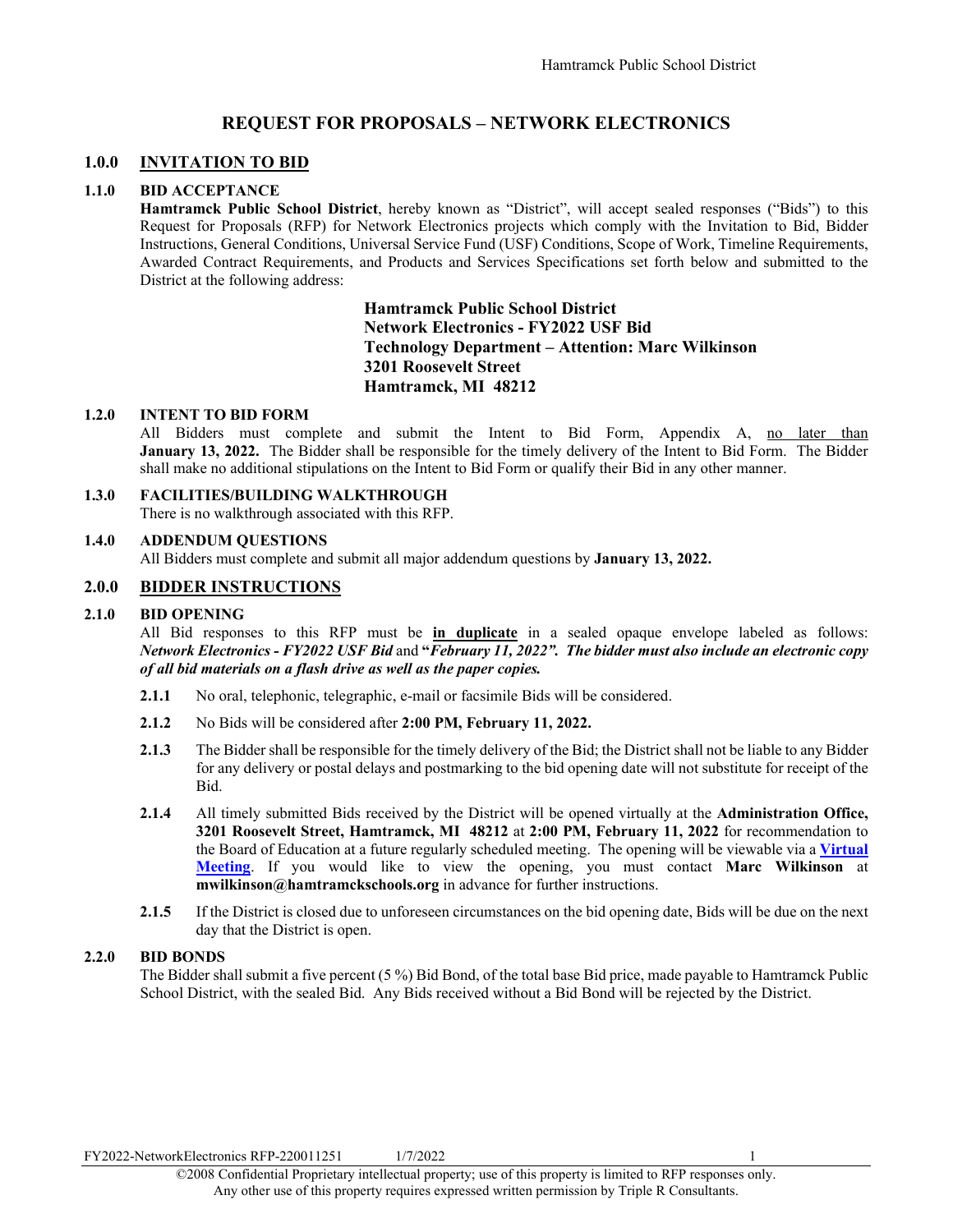#### **2.3.0 CLARIFICATIONS AND CORRECTIONS**

Direct any and all questions regarding this RFP by email to: **Marc Wilkinson** at: **mwilkinson@hamtramckschools.org.** The resulting answers, along with the questions shall be posted on USAC website.

#### **2.4.0 GENERAL REQUIREMENTS**

- **2.4.1** The District or its representatives shall not be held responsible for expenses incurred in the preparation or subsequent presentation of the Bid response.
- **2.4.2** This RFP for Network Electronics is not an offer to enter into a contract, but rather a solicitation for Bids.
- **2.4.3** The Bidder shall supply, upon request, samples and/or brochures of the proposed materials and equipment with the Bid.
- **2.4.4** There are no drawings associated with this RFP.
- **2.4.5** The District reserves the right to reject Bids submitted without a five percent (5%) Bid Bond, signed Bid Signature Page, Bill of Materials, Familial Disclosure Affidavit, Iran Linked Business Affidavit, and a list of four (4) references.

#### **2.5.0 BID IDENTIFICATION REQUIREMENTS**

The Bid shall include the full legal name of the Bidder, its business address, telephone number, and a statement identifying the Bidder as a sole proprietorship, partnership, corporation, or other legal entity. A proprietorship shall state the full name of the proprietor, a partnership shall state the full names of the general partners, and a corporation shall identify the state in which it is incorporated. Each copy of the Bid shall be signed by the person or persons legally authorized to bind the Bidder to a contract.

- **2.5.1** The Bidder shall complete and submit, along with the Bid, a Bid Signature Page, Appendix B, in long hand, in ink, by an authorized representative.
- **2.5.2** The Bidder shall complete and submit, along with the Bid, a Bill of Materials, Appendix C, summarizing the details of the Bid.
- **2.5.3** The submitted Bid shall include a Familial Disclosure Affidavit form, Appendix D, which is properly completed, signed by an authorized representative of the Bidder and notarized with an affixed, raised notary seal.
- **2.5.4** The submitted Bid shall include an Iran Linked Business Affidavit form, Appendix E, which is properly completed, signed by an authorized representative of the Bidder and notarized with an affixed, raised notary seal.
- **2.5.5** The submitted Bid shall include a list of at least four (4) references, one (1) of which must be a school or school district, for similar work performed within the past three (3) years.

#### **2.6.0 DEFINITIONS**

The foregoing definitions are made available for the purpose of this Request for Proposals (RFP) only.

- **2.6.1 District –** Hamtramck Public School District
- **2.6.2 Bidder(s) –** Business Entities and/or Person(s) submitting the Bid.
- **2.6.3 Bid(s)** A complete and properly executed proposal to perform the Scope of Work, or designated portion thereof, for the sums stated within the Bid.
- **2.6.4 Base Bid**  The sum stated in the Bid for which the Bidder offers to perform the Scope of Work wherein work may be added or subtracted for sums stated in the Alternate Bid, if any.
- **2.6.5 Alternate Bid**  An amount stated in the Bid to be added or subtracted from the amount of the Base Bid, if said change in the Scope of Work, method of construction and/or materials is accepted by the District.
- **2.6.6 Selected Vendor/Contractor**  The Bidder(s) receiving formal notice of acceptance of his/her Bid(s) and has been duly served by an officer *or* agent of the District duly authorized to give such notice.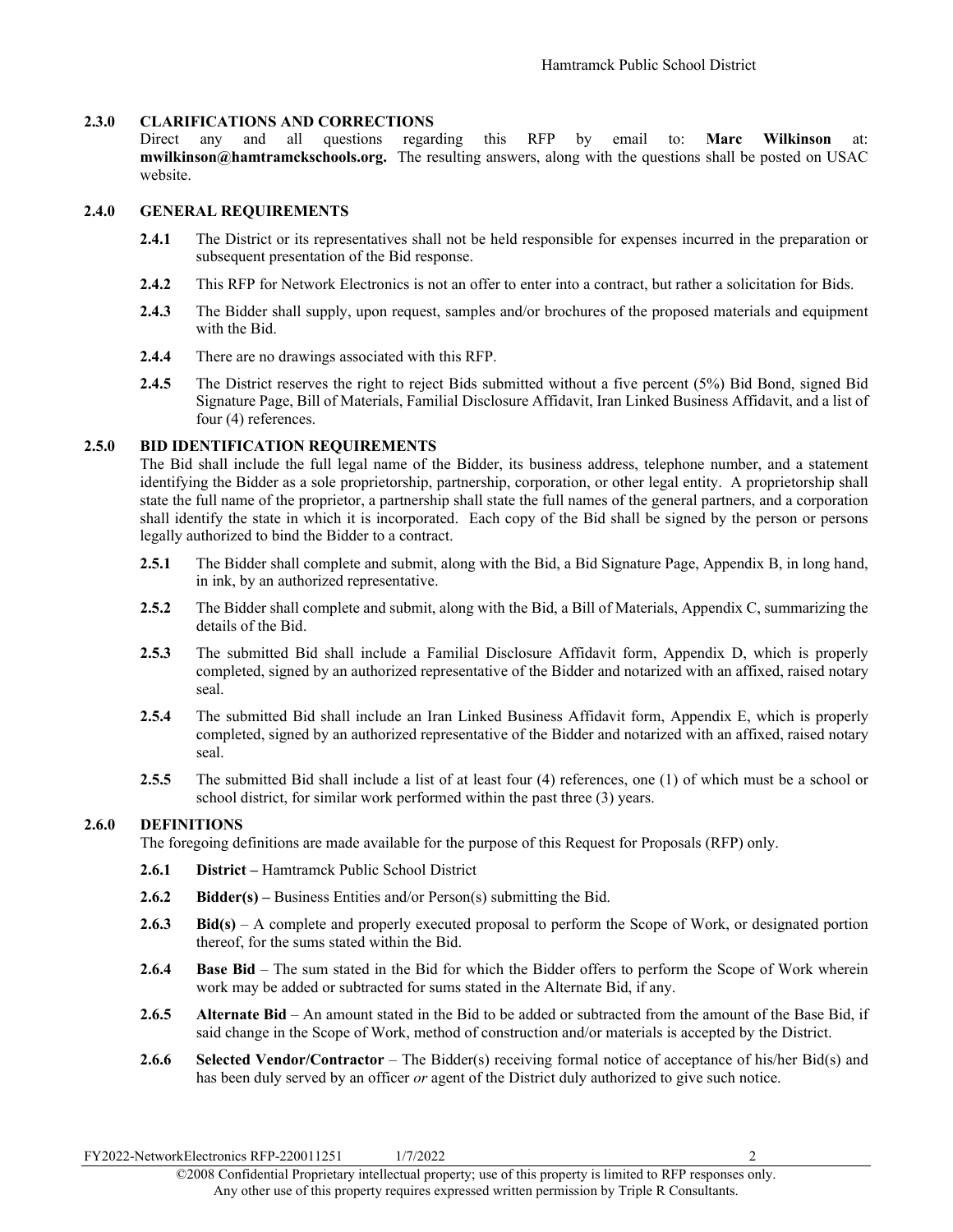#### <span id="page-4-0"></span>**3.0.0 GENERAL CONDITIONS**

#### **3.1.0 RIGHTS OF ACCEPTANCE OR REJECTION**

The District's Board of Education reserves the right to reject any and all Bids in whole, or in part, and accept any Bid or portion of the Bid that, in their opinion, best serves the interests of the District.

#### **3.2.0 QUALIFICATION OF BIDDERS**

For the purpose of assuring the District of the quality of workmanship, materials, products and/or services, the Board of Education will retain the right and has complete discretion to qualify or disqualify any Bidders on the basis of available information concerning the Bidder's ability to perform as needed and the suitability of the products and/or services included in the Bid as described in sections 3.4.0 and 3.5.0. **Each Bidder, by submitting a Bid, represents that:**

- **3.2.1** The Bidder has read and understands all the Bid requirements, conditions and specifications contained herein.
- **3.2.2** The Bidder has the option to visit the District work site and familiarized themselves with the local conditions under which the work is to be performed.
- **3.2.3** The Bid is based upon the materials, systems and equipment described, without exception, in all Bid documents supplied by the District.

#### **3.3.0 VARIANCE AND PRICE**

Any variance from the specifications in section 8.0.0 of this RFP must be fully explained in writing by the Bidder. All prices quoted in the Bid must be on a unit price basis and include the total price. The price of an item or unit of a given product as promised in a Bid cannot be changed by the service provider regardless of whether the District changes the quantity of the item or unit needed.

#### **3.4.0 MANUFACTURER(S) BRANDS/MODEL NUMBERS**

The naming of a manufacturer(s), brand or model number will not be considered as excluding other brands or model numbers for purposes of later providing the products as promised in the Bid. Specifically, similar products with comparable construction, material and workmanship will be considered as equal. Notwithstanding, the Board of Education of the District has complete discretion to evaluate the merits of all Bids submitted and can take into consideration the brand and/or model numbers set forth in the Bids.

#### **3.5.0 MANUFACTURER(S) SUBSTITUTIONS**

Any substitution from the specified products and/or services by the manufacturer(s) is acceptable if at no additional cost to the District and approved by an authorized district representative prior to placing the order for said products and/or services. The District reserves the right to refuse any and all manufacturer(s) substituted products and/or services.

#### **3.6.0 MANUFACTURER(S) DISCOUNTS**

The District reserves the right to receive any and all manufacturer(s) price reductions, discounts or rebates that are received by the selected vendor/contractor for the specified products and/or services. The selected vendor/contractor agrees to pass any and all cost savings from the manufacturer(s) for the specified products and/or services to the District by way of a setoff of monies owed or refund of monies paid by the District.

#### **3.7.0 CLEAN-UP**

The selected vendor/contractor must, at all times, keep the premises free from accumulations of waste materials, caused by the work; and upon completing the work, must remove all work-related rubbish from and about the building(s) and must leave the work area broom clean, or its equivalent. In the case of a dispute, the District may remove the rubbish and charge the cost to the selected vendor/contractor.

#### **3.8.0 ROYALTIES AND PATENTS**

The selected vendor/contractor must pay for all royalties, copyright, trademark, and patents and must defend all suits for claims or infringements on copyrights, trademarks and/or patent rights and shall indemnify and hold the District harmless from any and all claims and/or loss related to claims and/or infringements on copyrights, trademarks and/or patent rights, including reasonable attorney fees and costs incurred by the District.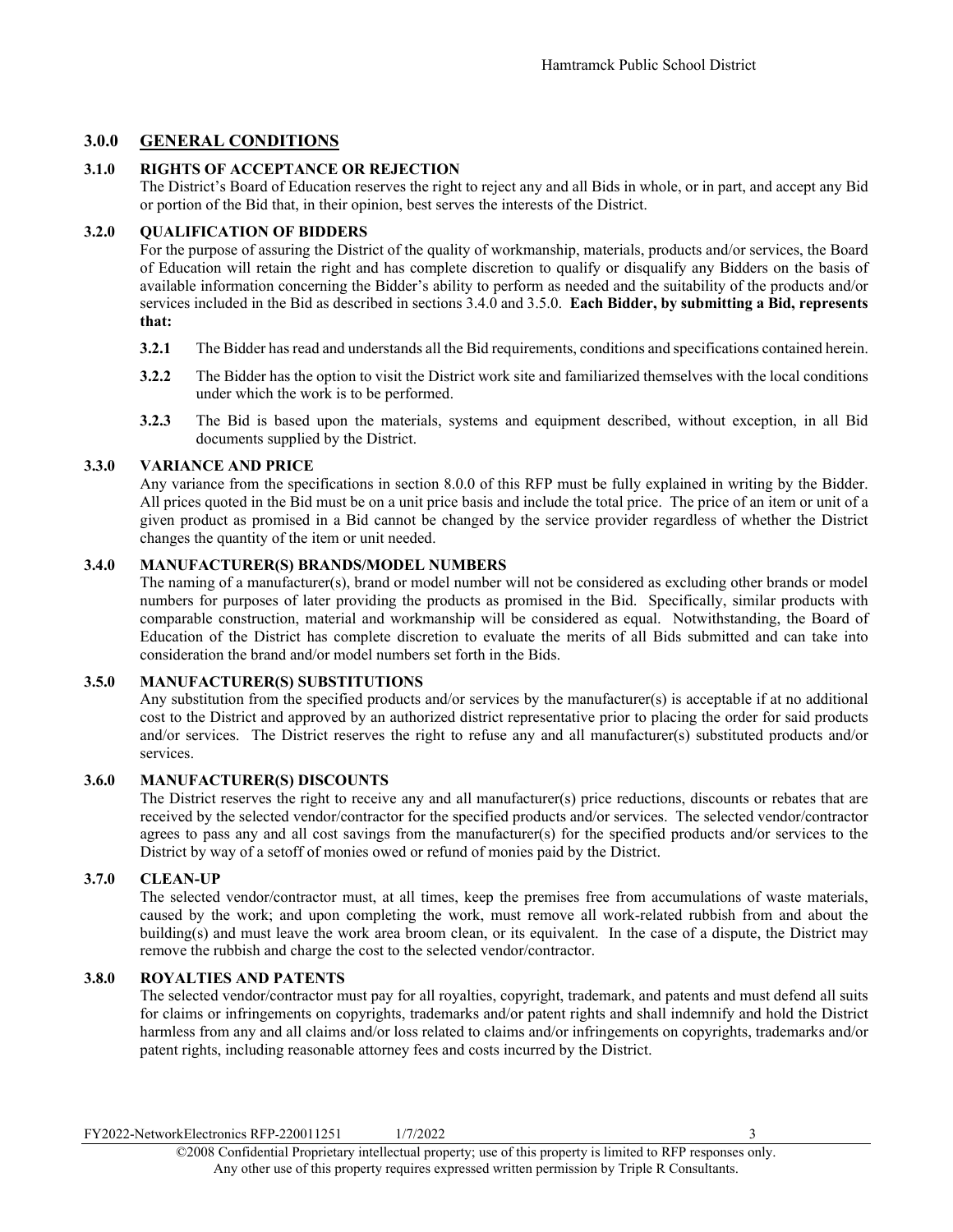#### **3.9.0 ADDENDA**

Any clarifications or modifications to the specifications for the RFP will be issued by the District in the form of an addendum. Any addendum issued during the bidding time will become part of the specifications and a copy will be sent to all Bidders as set forth in section 2.3.0.

- **3.9.1** No verbal statements by the District will be considered as binding or enforceable against the District.
- **3.9.2** No requests for clarifications or modifications will be processed after the date listed in Section 1.4.0.

#### **3.10.0 FEDERAL, STATE AND LOCAL TAXES**

All products and/or services furnished by the selected vendor/contractor must comply with all applicable federal, state, and local codes, and regulations. All Bids must include, and the selected vendor/contractor must pay, all taxes levied by the Federal, State, and Local Governments, on both labor and materials. The District reserves the right to require evidence of such tax payments prior to final payment of the contract. The District is exempt from Federal Excise and State Sales Taxes. To comply with these regulations, sales tax is not to be included in the Bid.

#### **3.11.0 PROJECT IMPLEMENTATION**

The selected vendor/contractor shall have sufficient resources in order to complete the project within the allotted timeframe and shall, upon request, demonstrate that they have the resources necessary to fulfill the Timeline Requirements, section 6.0.0.

#### **3.12.0 NO DISCRIMINATION**

The selected vendor/contractor and their subcontractors are required not to discriminate against any employee or applicant for employment, to be employed in the performance of the Bid, with respect to hire, tenure, terms, conditions or privileges of employment, because of race, color, religion, national origin, or ancestry or also because of age or sex, except based on a legitimate occupational qualification. Violation of this requirement may be regarded as a material breach of the Michigan Fair Employment Practices Act and may be subject to prosecution.

#### **3.13.0 NO SMOKING POLICY**

The District adheres to a mandatory no smoking policy on school premises and/or at school functions. All Bidders shall comply with this no smoking policy.

#### **3.14.0 PRODUCTS AND SERVICES SPECIFICATIONS**

It is the intent of the specifications in section 8.0.0 of this RFP to define the minimum acceptable quality of products and/or services. The product line must be of known quality from a nationally recognized manufacturer(s) who regularly advertises, promotes, and distributes products and services to the school market.

#### **3.15.0 VARIATIONS FROM SPECIFICATIONS**

All variations from the specified products and/or services, section 8.0.0, must be fully explained and included with the Bid. Manufacturer(s) Brands must be used in all cases.

- **3.15.1** The District reserves the right to increase or decrease quantities or modify the specifications.
- **3.15.2** The selected vendor/contractor shall agree to a written modification of the terms of its original Bid within five (5) business days of receiving written notification of the increase or decrease in quantities, or modification of the specifications.

#### **3.16.0 PARTIAL BIDS**

Partial Bids will be considered, where appropriate. Bidders may separately submit Bids for the requested network products only or labor services only or both network products and labor.

#### **3.17.0 CANCELLATIONS**

The District reserves the right of cancellation for non-performance of the terms specified in the awarded contract.

#### **3.18.0 WITHDRAWAL OF BIDS**

Upon presentation of proper identification, any Bidder may withdraw his/her Bid at any time prior to the scheduled Bid Opening date and time, section 2.1.0. No Bid shall be withdrawn for a period of ninety (90) days after the Bid Opening date and time.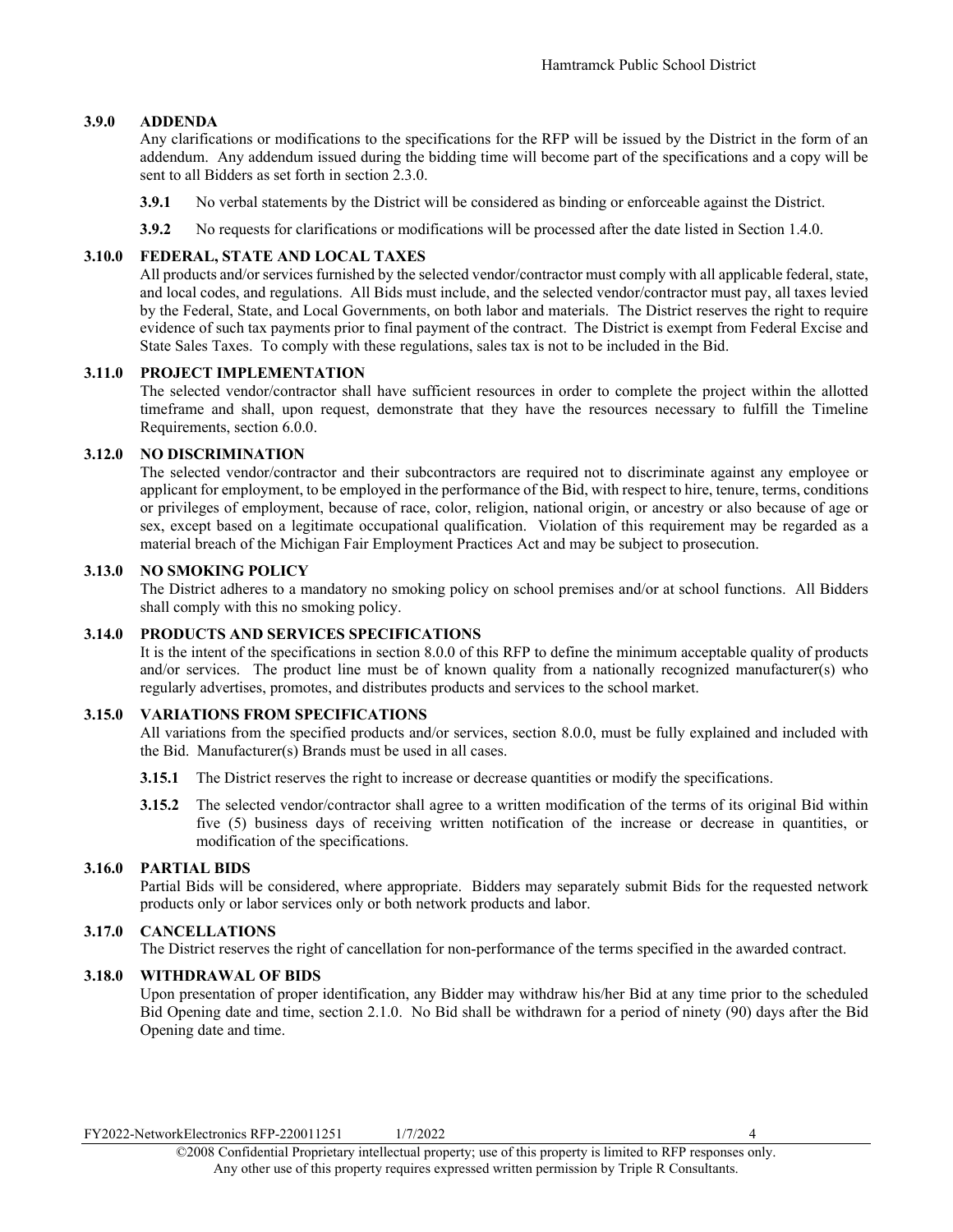#### **3.19.0 BID EVALUATIONS**

Considerations for awarding contracts will include price, product quality, service, delivery, and maintenance of products and/or services, adherence to specifications, past performance to the District, vendor/contractor reliability, warranties and familiarity with the projects and the facilities of the District.

- **3.19.1** It is the intent of the District to award the contract to the Bidder submitting the "best" cost effective Bid for the project; provided the Bid has been properly submitted and delivered, including all required documentation herewith, and considered reasonable in price.
- **3.19.2** Price being the primary factor, consideration, other than price alone, shall be used in determining the most successful Bid; technical experience, local service and support, and experience in educational environments are used to perform the District's Bid evaluations.
- **3.19.3** The Board of Education of the District will evaluate the merits of all Bids submitted and reserves the right to accept or reject any or all Bids.

#### **3.20.0 NOTICE OF AWARD**

The Bidder will be deemed as having been awarded when the formal notice of acceptance of his/her Bid has been duly served upon the intended awardees by an officer, or agent, of the District duly authorized to give such notice.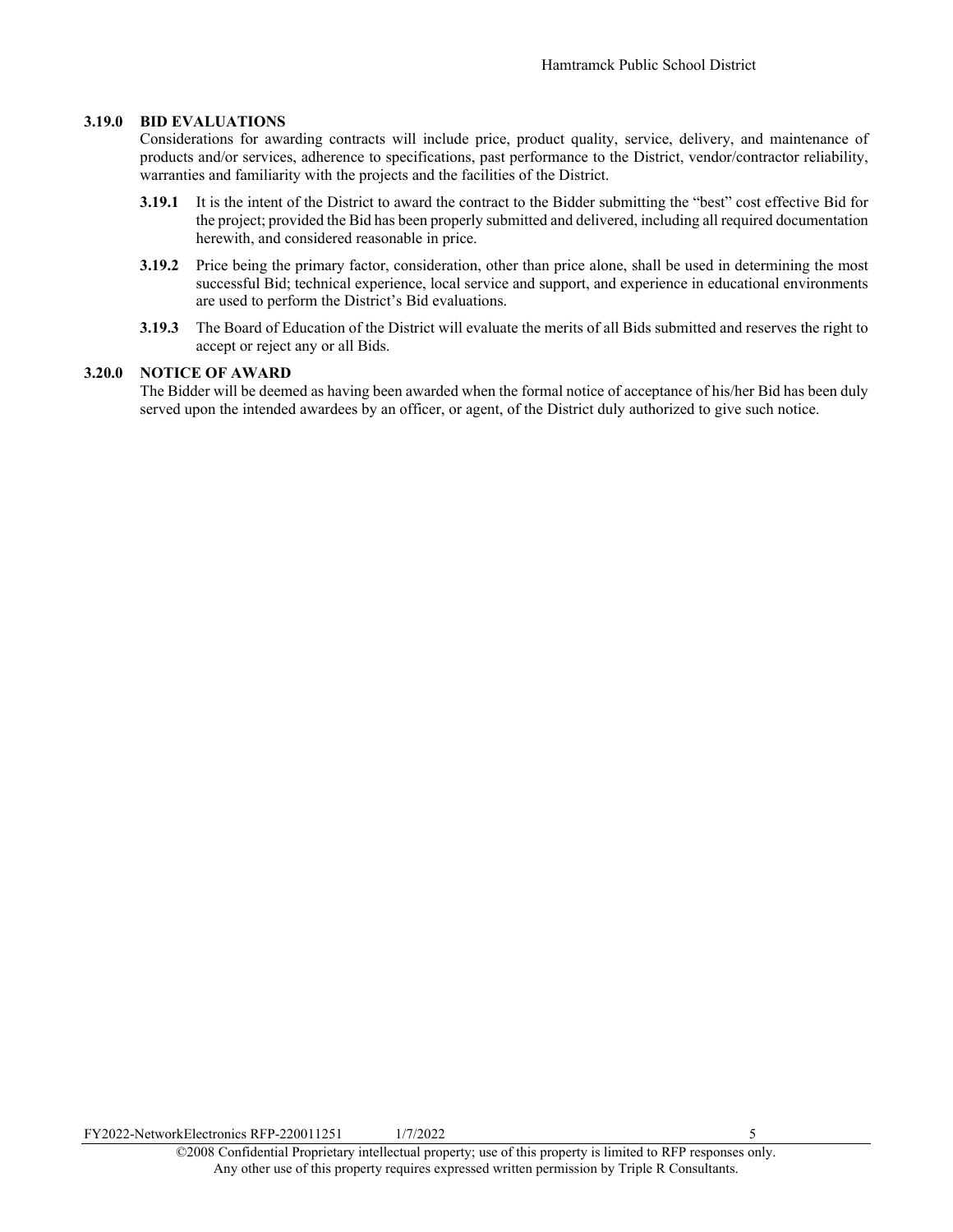#### <span id="page-7-0"></span>**4.0.0 UNIVERSAL SERVICE FUND (USF) CONDITIONS**

#### **4.1.0 IDENTIFICATION NUMBER**

The service provider's USF Service Provider Identification Number (SPIN) *must* be included in the Bid. Direct all questions regarding the USF requirements in this RFP to the Universal Service Administrative Company (USAC), Schools and Library Division (SLD) at (888) 203-8100.

#### **4.2.0 FY2022 FUNDING REQUESTS**

The specified products and/or services are to be provided for FY2022 (July 1, 2022-June 30, 2023) and must qualify for universal service discounts under the FY2022 universal service support mechanism, E-Rate. The *E-rate Modernization Order* permits applicants to seek support for Category 2 eligible non-recurring services purchased on or after April 1, three months prior to the start of the funding year on July 1. No invoices to USAC/SLD will be DATED or PAID before July 1, 2022.

#### **4.3.0 UNIVERSAL SERVICE DISCOUNTS**

The service provider contract is conditional upon the District receiving universal service discounts under the FY2022 universal service support mechanism, E-rate. The District reserves the unrestricted right to reduce the contract amount by reducing the amount of services and/or products in order to meet budget requirements in the event the level of the universal service discounts is reduced. Any such reductions to the contract amount will be taken prior to the start of the specific work being reduced or eliminated on a given building and/or project.

#### **4.4.0 UNIVERSAL SERVICE DISCOUNT IMPLEMENTATION**

The District reserves the unrestricted right to specify the filing option for the universal service discounts for each product and/or service offered within a Bid: Billed Entity Applicant Reimbursement (BEAR) *or* Service Provider Invoice (SPI).

#### **4.5.0 ELIGIBLE PRODUCTS AND SERVICES**

The USF eligible products and/or services identified on the USAC FY2022 Eligible Services List, which is incorporated herein by reference, must be identified separately from any and all "ineligible" products and/or services in the Bid.

#### **4.6.0 PROJECT FUNDING REQUIREMENTS**

This project is entirely conditional upon receiving written notification in the form of a Funding Commitment Decision Letter from the USAC/SLD that the District has been approved for E-Rate Funding. If the District receives less than the full E-Rate Funding for which it applies, the District has the unrestricted right to reduce the number of units and services in the accepted Bid. In the event that E-Rate Funding is not available for the accepted Bid, District, in its discretion, may cancel and/or modify the Scope of Work (SOW) and subsequent purchases requested in this RFP.

#### **4.7.0 LOWEST CORRESPONDING PRICE**

Lowest Corresponding Price (LCP) is defined as the lowest price that a service provider charges to non-residential customers who are similarly situated to a particular E-rate applicant for similar services. Service Providers cannot charge E-rate applicants a price above the Lowest Corresponding Price (LCP) and must actually charge the rate that is the LCP, not just offer the LCP in the Bid. In addition, promotional rates offered by a Service Provider for a period of more than 90 days must be included among the comparable rates upon which the LCP is determined.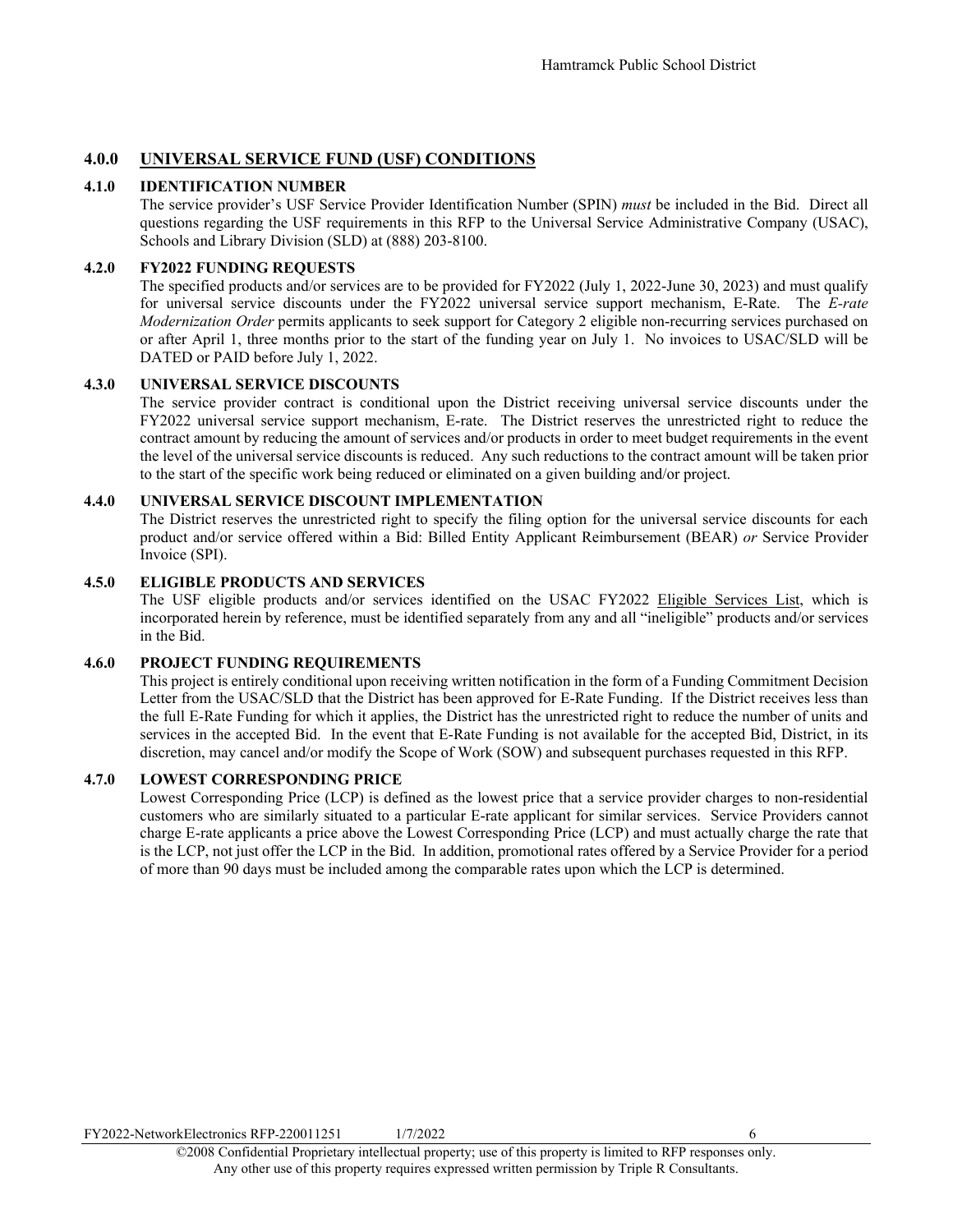#### <span id="page-8-0"></span>**5.0.0 SCOPE OF WORK**

#### **5.1.0 GENERAL DESCRIPTION**

The general description of the Scope of Work (SOW) for this project is to provide the district with the network electronics at seven (7) buildings. In addition to the forgoing SOW, all Bids must comply with all sections of this RFP and the Products and Services Specifications set forth in sections 8.0.0 through 9.0.0.

#### **5.2.0 FACILITIES/LOCATIONS**

| <b>Building Name</b>              | <b>Address</b>       | <b>City</b> | <b>State</b> | Zip   |
|-----------------------------------|----------------------|-------------|--------------|-------|
| Dickinson East Elementary School  | 3385 Norwalk Street  | Hamtramck   | МI           | 48212 |
| Dickinson West Elementary School  | 2650 Caniff Street   | Hamtramck   | МI           | 48212 |
| Early Childhood Elementary School | 11680 Mcdougall      | Hamtramck   | МI           | 48212 |
| Hamtramck High School             | 11410 Charest Street | Hamtramck   | МI           | 48212 |
| Holbrook School                   | 2361 Alice Avenue    | Hamtramck   | МI           | 48212 |
| Horizon Alternative High School   | 3901 Christopher     | Hamtramck   | МI           | 48212 |
| Tau Beta School                   | 3201 Roosevelt       | Hamtramck   | МI           | 48212 |

#### **5.3.0 VENDOR/CONTRACTOR RESPONSIBILITY**

It shall be the responsibility of the selected vendor/contractor to provide the configuration and system quantities to all locations stated herein. The intentional or accidental omission of necessary component(s) or system(s) shall require the selected vendor/contractor to supply said missing component(s) or system(s) at no cost to the District. The District and any Consultants associated with this RFP are not responsible for any omission, failure to detect any requirement, or any other condition required to complete the Scope of Work. **The awarded Bidder shall:**

- **5.3.1.** Meet jointly with representatives of the District to exchange information and agree on details of equipment arrangements and installation interfaces for a Network Electronics project.
- **5.3.2** Have sufficient resources in order to complete the SOW within the allotted timeframe and shall, upon request, demonstrate that they have the resources necessary to complete the SOW within the specified timeframe.
- **5.3.3** Furnish all labor, supervision, tooling, and miscellaneous mounting hardware and consumables for the Network Electronics system installed at the District.
- **5.3.4** Test (100%) all hardware for defects in installation and to verify performance under installed conditions.
- **5.3.5** Provide installation, administration, testing, and "As-Built" documentation required from and/or maintained by the selected vendor/contractor during the course of the entire network electronic installation project.
- **5.3.6** Provide a written guarantee/warranty covering the installed network electronics against defects in workmanship, components, and performance, and follow-on support after project completion for a period of three (3) years.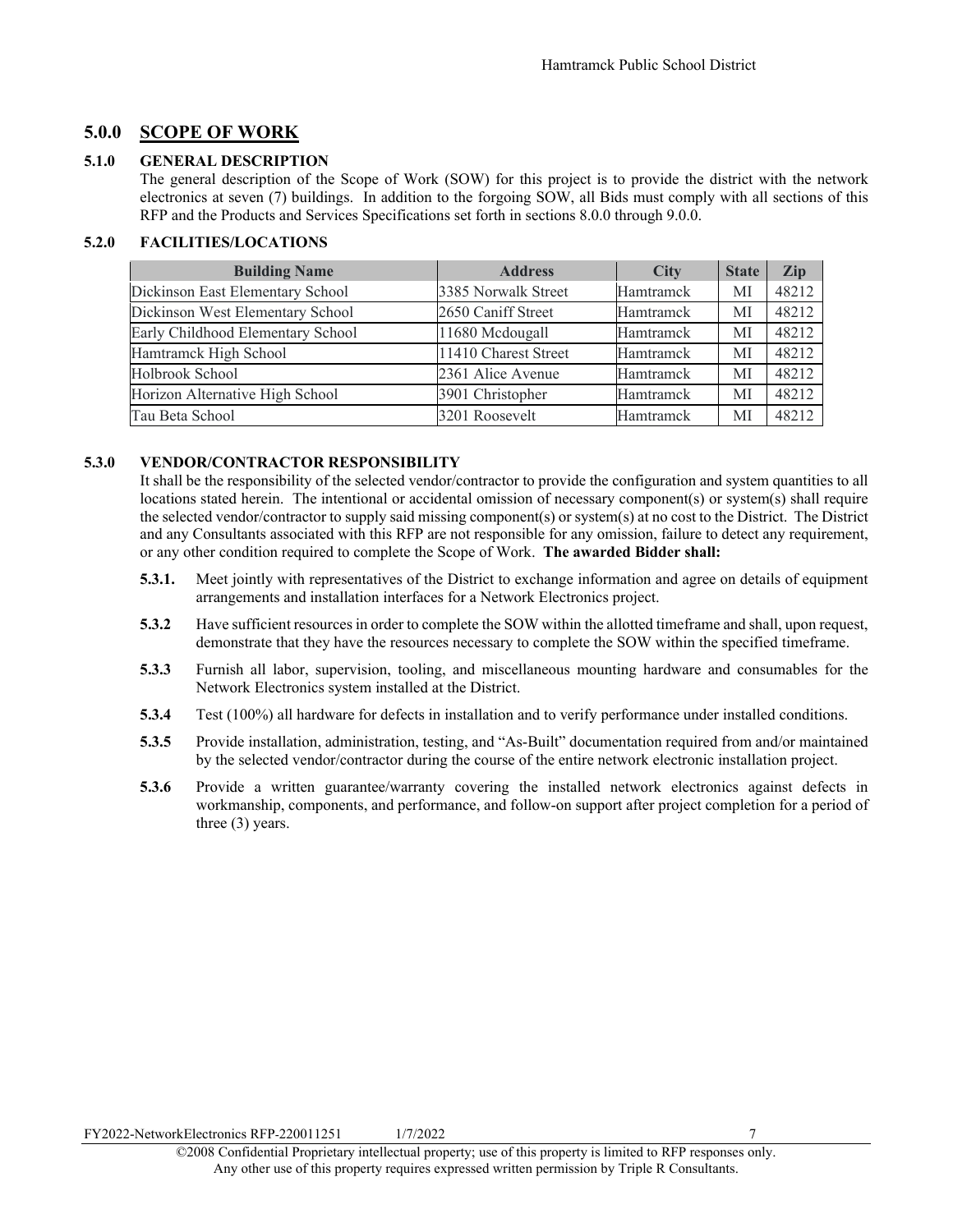#### <span id="page-9-0"></span>**6.0.0 TIMELINE REQUIREMENTS**

#### **6.1.0 PROJECT TIMELINE**

The selected vendor/contractor shall have sufficient resources in order to complete the SOW, section 5.0.0, within the allotted timeframe and shall, upon request, demonstrate that they have the resources necessary to fulfill the timeline requirements for completing the entire project. The District is expecting the project to be completed in accordance with the following Project Timeline:

#### **6.2.0 SCOPE OF WORK SCHEDULES**

If and when the school buildings specified in the SOW are occupied with students and school is in session, the selected vendor/contractor is expected to perform the project after school hours and without any additional costs to the District. Areas of the school buildings that are otherwise unoccupied with students and whereby instruction is not disturbed, the selected vendor/contractor may perform the SOW with prior written authorization from the District.

#### **6.3.0 PROJECT IMPLEMENTATION SCHEDULES**

All Bidders shall provide the District with a project implementation schedule that adheres to the timeline requirements stated above, section 6.1.0. Further, the project implementation schedule must demonstrate that the selected vendor/contractor has the means and capability to complete the SOW without disruption to school building instruction, activities, and meetings. This said project implementation schedule must be agreed upon by both the vendor/contractor and the District and shall be incorporated as part of the awarded contract.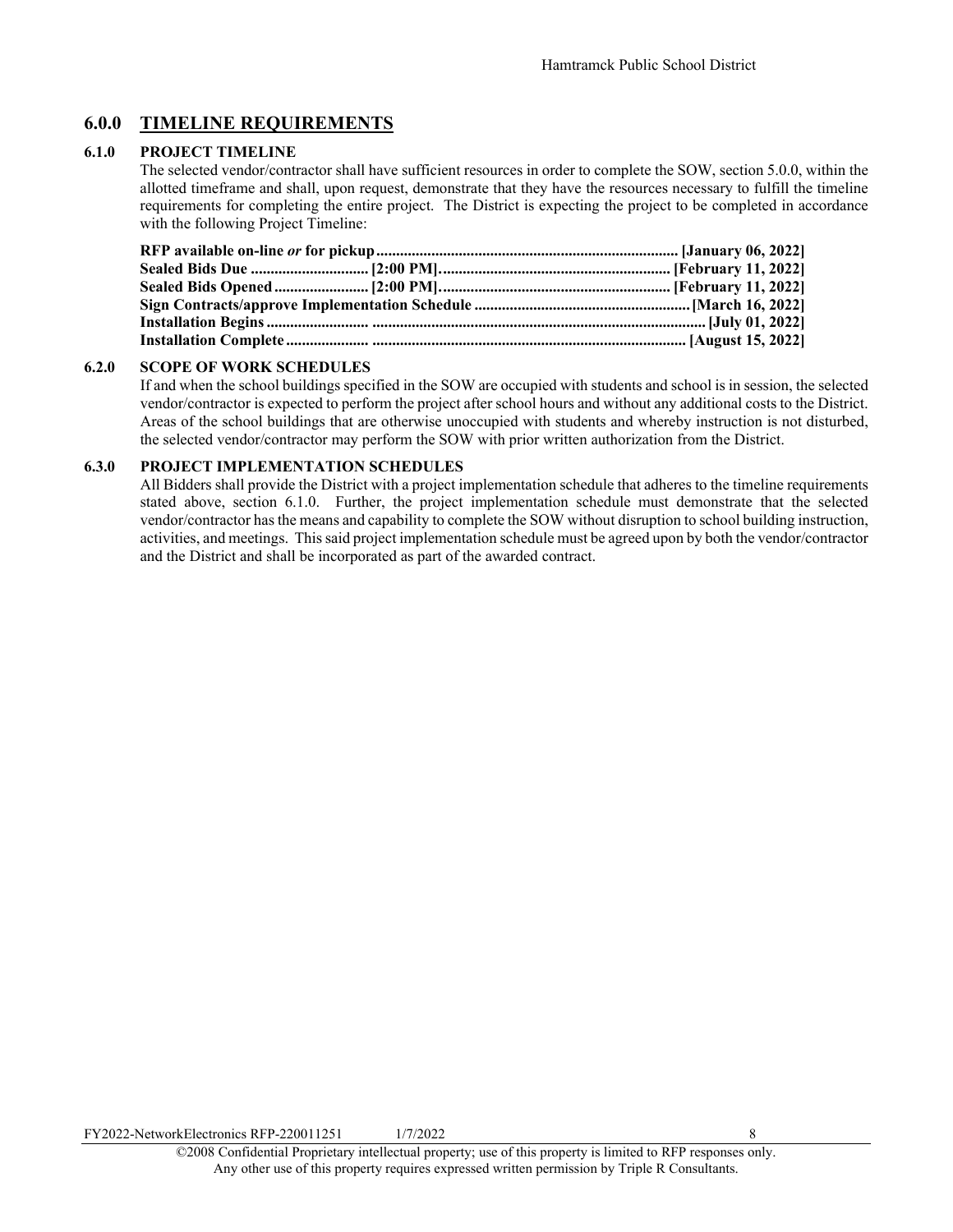#### <span id="page-10-0"></span>**7.0.0 AWARDED CONTRACT REQUIREMENTS**

#### **7.1.0 CONTRACT EXECUTION**

The Bidder shall render, deliver and execute the awarded contract within ten (10) days of being notified that the Bid is accepted and that the selected vendor/contractor is awarded a contract to perform the SOW in accordance with all terms and conditions contained herein. The awarded contract must be SIGNED and DATED by both the District and the awarded vendor/contractor prior to start of any work and in compliance with, section 4.6.0.

#### **7.2.0 SEPARATE CONTRACTS**

The District reserves the unrestricted right to award different portions of the project, as broken out in the Bill of Materials, Appendix C, to separate vendors/contractors as separate contracts. Said separate contracts shall be based on the District's evaluation and interpretation of the "most cost effective" means for the District to complete the SOW for this project.

#### **7.3.0 CHANGES TO SCOPE OF WORK**

The District, without invalidating the Contract, may order changes within the SOW consisting of additions, deletions, and/or modifications, the Contract Sum and the Contract Time being adjusted accordingly. All said changes in the SOW shall be authorized by written "Change Order(s)", signed by the District, and will be executed under applicable condition of contract documents.

- **7.3.1** The Contract Sum and The Contract Time may be changed only in writing.
- **7.3.2** The cost or credit to the District from all "Change Order(s)" shall be determined by mutual, written, agreement.
- **7.3.3** The District will not pay invoices for work performed by verbal authorization.

#### **7.4.0 PERFORMANCE BOND REQUIREMENTS**

The Bidder shall furnish a Performance Bond covering the faithful performance of the awarded contract and a labor and material payment Bond in the TOTAL amount of the Bid in such form and with such sureties as the District shall approve, which such approval will not be unreasonably withheld. If the selected vendor/contractor defaults, neglects or fails to perform any provisions of the awarded contract, the District may, at its discretion, and after seven (7) days written notice to the selected vendor/contractor, notify the bonding company that the selected vendor/contractor is in default.

- **7.4.1** The selected vendor/contractor shall provide, and present with the sealed Bid, a bid bond or cashier's check in the amount equaling five percent (5%) of the Bid total.
- **7.4.2** The selected vendor/contractor shall provide, and maintain in force, a bond with surety, and on forms approved by the District in the amount of one hundred percent (100%) of the contract amount that the selected vendor/contractor shall promptly and faithfully perform all obligations under the awarded contract.
- **7.4.3** The selected vendor/contractor shall provide and maintain, in force, a bond with Surety and on forms approved by the District that selected vendor/contractor shall make payment to all claimants for all labor and material used or reasonably required for use in the performance of the awarded contract.
- **7.4.4** Final Bid price may not exclude costs to secure or hold performance or bid bonds.

#### **7.5.0 TERMINATION OF AWARDED CONTRACTS**

If the selected vendor/contractor defaults or neglects to carry out the SOW and sections referenced therein, in accordance with the awarded contract and/or fails to perform any provision of the awarded contract, the District may, after seven (7) days' written notice to the selected vendor/contractor and without prejudice to any other remedy it may have, make good such deficiencies and may deduct the cost thereof from the payment then or thereafter due the selected vendor/contractor or, at its option, may terminate the awarded contract and take possession of the site and of all materials, equipment, tools, and construction equipment and machinery thereon owned by the selected vendor/contractor and may finish the project by whatever method it may deem expedient. If such expense exceeds such awarded contract price, the selected vendor/contractor shall pay the difference to the District.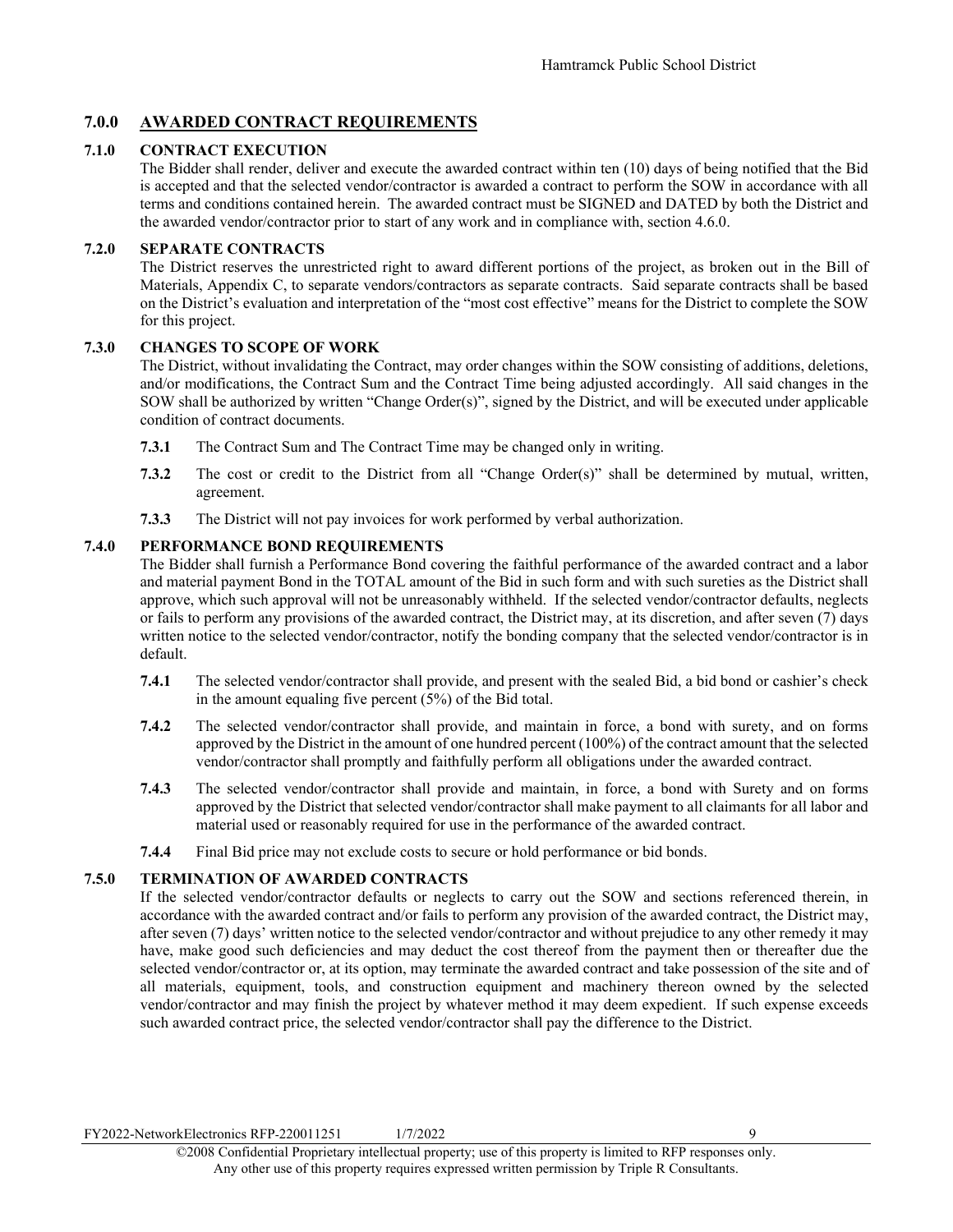#### **7.6.0 EMPLOYMENT PRACTICES**

The selected vendor/contractor, by signing a contract, agrees to comply with the provision of the State of Michigan policy regarding "Non-Discrimination of Employment", section 3.12.0. **The selected vendor/contractor shall also:**

- **7.6.1** Provide all selected vendor/contractor employees with picture ID.
- **7.6.2** Upon arrival and departure, have all employees sign in and out at the main office for each school building location.
- **7.6.3** Supply the District, by email, weekly work schedules no later than the Wednesday of the preceding week. Failure to do so may result in the schedule being rejected by the District.

#### **7.7.0 SELECTED VENDOR/CONTRACTOR PERFORMANCE**

The selected vendor/contractor will be responsible for construction means, methods, techniques, sequences or procedures, and safety precautions and programs in connection with the SOW, section 5.0.0, and the Timeline Requirements, section 6.0.0. **The selected vendor/contractor shall also:** 

- **7.7.1** Provide and pay for all labor, materials, equipment, tools, construction equipment and machinery, transportation, and other facilities and services necessary for proper execution and completion of the SOW.
- **7.7.2** At all times enforce strict discipline and good order among its employees and shall not employ any unfit person or anyone not skilled in the tasks assigned to them.
- **7.7.3** Give all notices and comply with all laws, ordinances, rules, regulations, and orders of any public authority bearing on the performance of the work performed.
- **7.7.4** Be responsible for the acts and omissions of all his employees and all Subcontractors, if any, their agents and employees and all other persons performing any of the work under a contract with the selected vendor/contractor.

#### **7.8.0 SUBCONTRACTOR PERFORMANCE**

A Subcontractor is a person, firm, company, or corporation who has a contract with the Bidder to perform any work for completing the project. The awarded Bidder shall be responsible for the actions, inactions, and work performed by the subcontractor. Contracts between the Bidder and the subcontractor shall be in accordance with the terms of the awarded contract by the District to complete the SOW, section 5.0.0. The selected Bidder shall furnish to the District, in writing, a list of any/all subcontractors proposed to perform any part or portion of the SOW to complete the project. The selected Bidder shall not employ any subcontractor to whom the District objects and may withdraw their Bid or submit an acceptable substitute.

#### **7.9.0 SUPPLEMENTAL INFORMATION REQUESTS**

The Bidder shall be prepared to provide the District, within ten (10) days of being notified of the awarded contract, the names of the suppliers for the equipment and materials used to complete the work. **The District may request any and all Bidders to also submit, within ten (10) days of being notified, the following:**

- **7.9.1** The Bidder's performance record(s).
- **7.9.2** An itemized list of the Bidder's equipment, plant, and personnel.
- **7.9.3** The Bidder's financial statement(s).
- **7.9.4** A description of any project, which the Bidder has completed in a satisfactory manner.
- **7.9.5** Any additional information that will satisfy the District that the Bidder is adequately situated and able to fulfill the terms of the proposed contract.
- **7.9.6** A description of any other project(s) that will be performed simultaneously with the District's project(s).
- **7.9.7** A statement regarding any past, present or pending litigation for contracted products and services.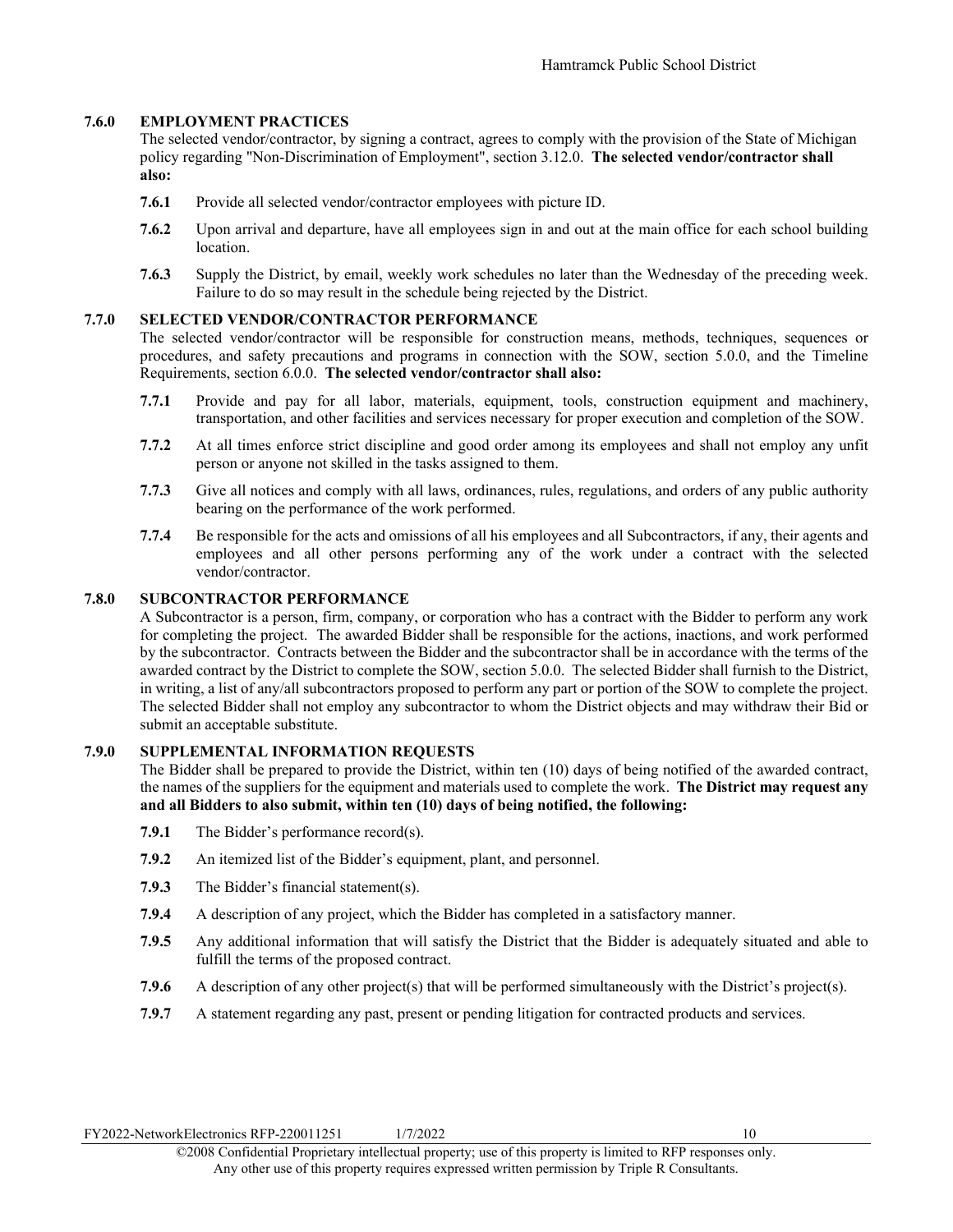#### **7.10.0 INSPECTIONS**

The District and its agents have the right to inspect the selected vendor/contractor's work periodically to determine that proper materials were used and that the progress and quality of work completed is in accordance with the contract.

- **7.10.1** Prior to the start of the projects, the selected vendor/contractor will have materials on site and available for inspection by the District's designated authorized representative.
- **7.10.2** All equipment used for the project must be in compliance with the specified part numbers contained in the successful Bid.

#### **7.11.0 INVOICE/PAYMENT REQUIREMENTS**

Invoicing for payment(s) will be made 100% upon completion of the SOW and acceptance by the District. All invoices must be in compliance with the USF E-Rate Conditions, section 4.6.0. No invoices to USAC/SLD will be DATED or PAID before July 1, 2022. **Payments will be paid NET 30 days AFTER***:*

- **7.11.1** Acceptance by the District of "AS-BUILT" diagram(s) in **both** paper and electronic copy, preferably Microsoft Visio.
- **7.11.2** The selected vendor/contractor will submit proof of performance by submitting to the District, in both paper and electronic copy, cable certification testing results.
- **7.11.3** When applying for payments, the selected vendor/contractor shall submit to the District an itemized invoice based upon the installation schedule and supporting documentation required herein.
- **7.11.4** The project shall be considered complete when the SOW has been completed, accepted by the District and the following items are furnished; a) required guarantees, b) waivers of lien submitted showing all payrolls, material bills and other indebtedness connected with the project have been paid. The selected vendor/contractor must submit both a) and b) before the final payment is requested.
- **7.11.5** Payment may be withheld by the District for; a) defective work not remedied, b) claims filed and unresolved, c) failure of the selected vendor/contractor to properly pay for labor, materials or equipment, or proper payment to Subcontractors, and/or d) damages to the District or another Contractor.

#### **7.12.0 GUARANTEES**

The selected vendor(s)/contractor(s) must furnish the District a written guarantee of the services and/or products provided to the district for, at least, three (3) years after the final payment covering all workmanship and materials specified in the contract. Any defects in workmanship or materials for which a claim is submitted by the District within the three (3) year period must be corrected or replaced within thirty (30) days.

#### **7.13.0 WARRANTIES**

The selected vendor/contractor(s) must furnish the District written warranty documentation. This warranty documentation shall include cable and connectivity components and have one (1) point of contact person for all cabling system issues, where applicable.

- **7.13.1** The selected vendor/contractor must warrant that all materials and supplies incorporated within the Bid, is new, unless otherwise specified, and that all work performed will be of good quality, free from faults and defects, and in adherence to the Product and Services Specifications in this RFP.
- **7.13.2** The warranty shall provide a complete system warranty to guarantee an end-to-end high-performance network system that meets the system application requirements. The network electronics shall be warranted under this provision for three (3) years.
- **7.13.3** If the manufacturer repairs any product under the warranty, they may use new or reconditioned replacement parts. If the manufacturer replaces the product under the warranty, they may replace it with a new or reconditioned product of similar or same design.
- **7.13.4** Any such repairs or replacement by the manufacturer will be warranted for either a) ninety (90) days or b) the remainder of the original three (3) year warranty period, whichever is longer.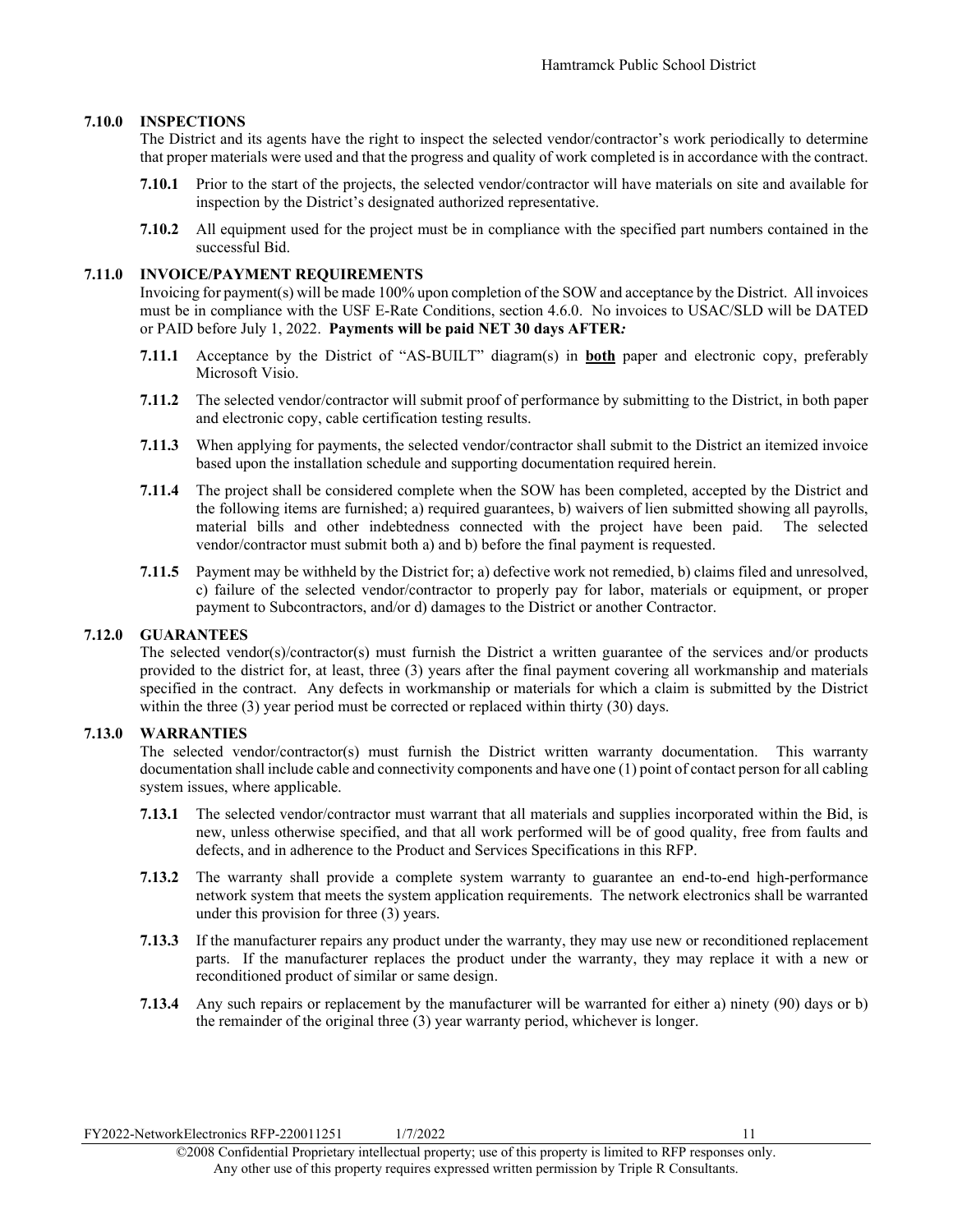#### **7.14.0 CORRECTION OF WORK**

The selected vendor/contractor shall correct any work that fails to conform to the requirements of the awarded contract where such failures or any defects is due to faulty materials, equipment or workmanship which appear within a period of three (3) years from the date of completion of the contract *or* within such longer period of time as may be prescribed by law or by the terms of any applicable special guarantee required by the Contract. These provisions apply to all work performed by employees of the selected vendor/contractor and any Subcontractors.

#### **7.15.0 RIGHT TO REJECT OR STOP THE WORK**

The District may reject work which does not conform to the Bid or awarded contract specifications. If the selected vendor/contractor fails to correct any defective work or fails to supply labor, materials, or equipment in accordance with the specifications of the awarded contract, the District may order the selected vendor/contractor to stop all work, or any portion thereof, until the cause for such order has been eliminated.

#### **7.16.0 INDEMNIFICATION**

The selected vendor/contractor shall indemnify and hold harmless the District and its agents and employees from and against all claims, damages, losses and expenses including attorneys' fee arising out of or resulting from the performance of the project; provided that any such claim, damage, loss or expense is attributable to a) bodily injury, sickness, disease or death, or to injury to or destruction of tangible property including the loss of use resulting from and b) is caused in whole or in part by any act or omission of the selected vendor/contractor, and/or Subcontractor, anyone directly or indirectly employed by any of them or anyone for whose acts any of them may be liable, regardless of whether or not it is caused in part by a party indemnified hereunder. In any and all claims against the District or any of its agents or employees, by any employee of the selected vendor/contractor, and/or Subcontractor, anyone for whose acts any of them may be liable, the indemnification obligation shall not be limited in any way by any limitations on the amount or type of damages, compensation or benefits payable by or for the selected vendor/contractor and/or any Subcontractor under workmen's compensation acts, disability benefit acts or other employee benefit acts.

#### **7.17.0 FORCE MAJEURE**

Except for the District's obligation to pay the selected vendor/contractor, neither party shall be liable for any failure to perform its obligations under the awarded contract or any SOW if prevented from doing so by a cause or causes beyond its control, including without limitations, acts of God or public enemy, failure of suppliers to perform, fire, floods, storms, earthquakes, riots, strikes, war, and restraints of government.

#### **7.18.0 LIABILITY REQUIREMENTS**

The selected vendor/contractor shall be responsible for initiation, maintaining, and supervising all safety precautions and programs in connection with the project. The selected vendor/contractor shall take all reasonable precautions for the safety of, and shall provide all reasonable protection to prevent damage, injury or loss to 1) all employees on the project and other persons who may be affected thereby, 2) all the SOW and all materials and equipment to be incorporated therein, and 3) other property at the site or adjacent thereto.

- **7.18.1** The selected vendor/contractor shall comply with all applicable laws, ordinances, rules, regulations, and orders of any public authority having jurisdiction for the safety of persons or property or to protect them from damage, injury or loss.
- **7.18.2** All damage or loss to any property caused in whole or in part by the selected vendor/contractor, any Subcontractor or anyone directly or indirectly employed by any of them, or by anyone for whose acts any of them may be liable, shall be remedied by the selected vendor/contractor, except damage or loss attributable to the fault or negligence of the District.

#### **7.19.0 INSURANCE REQUIREMENTS**

No work connected with this project may start until the selected vendor/contractor has submitted a Certificate of Insurance executed by the selected vendor/contractor's insurance carrier showing required insurance coverage **and Hamtramck Public School District is named as additional insured on said policy**. An endorsement or statement waiving the right of cancellation or reduction in coverage, unless thirty (30) days prior written notice is given to the District by registered or certified mail, shall be included. **As a condition of performing work as a vendor/contractor, you must provide the District with satisfactory evidence of insurance coverage as follows:**

**7.19.1** Workers Compensation and Employer's Liability Insurance covering your statutory obligations in the State of Michigan.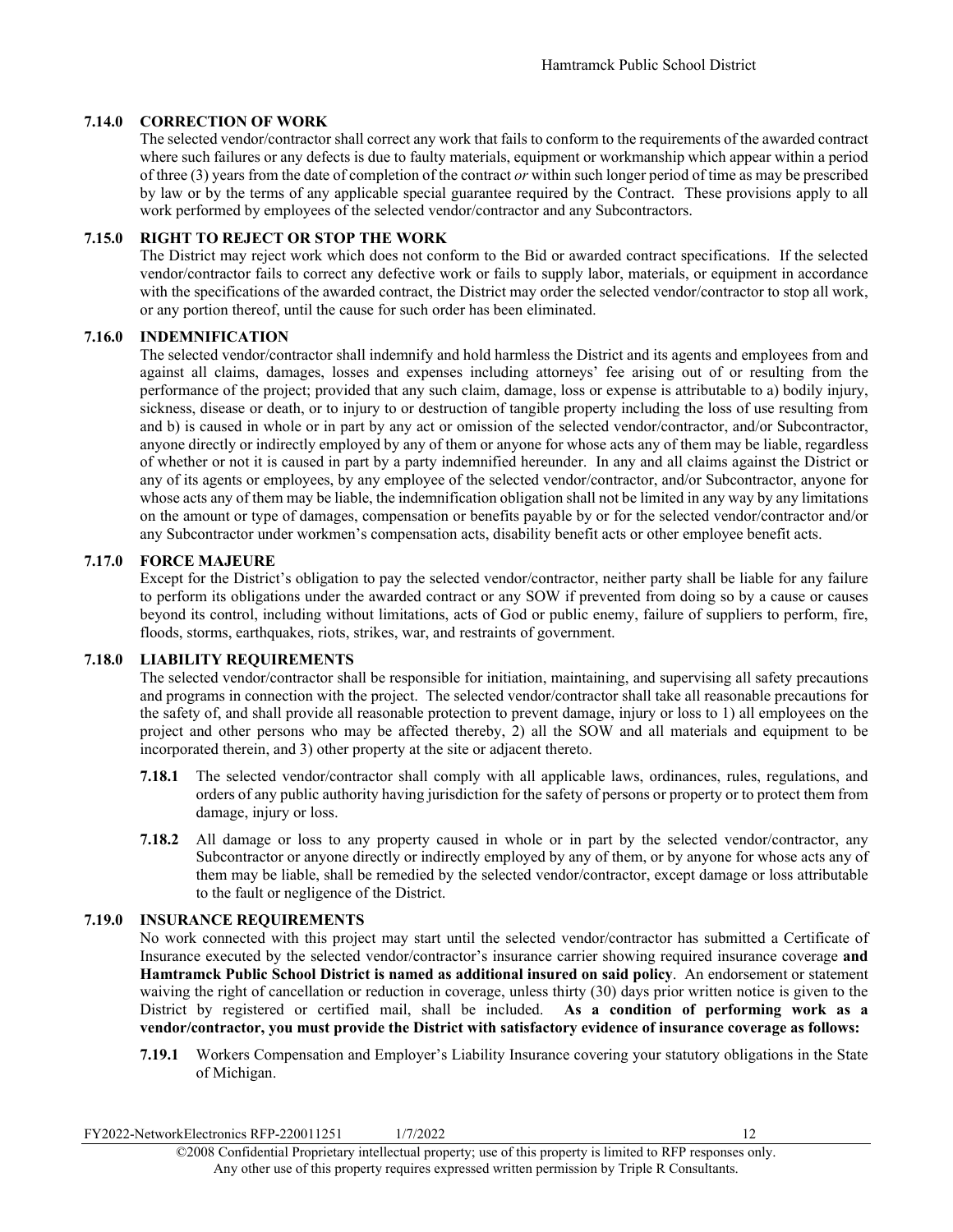- **7.19.2** Automobile Liability Insurance with a limit of \$1,000,000 per accident covering your owned, non-owned and hired automobiles.
- **7.19.3** Commercial General Liability Insurance written on an OCCURRENCE policy form includes coverage for your operations, personal injury, XCU (explosion, collapse and underground), independent Contractors, contractual and products-completed operations with limits of liability as follows:
	- **7.19.3.1** If your policy is written on the 1986 ISO Simplified form, minimum limits are as follows: \$1,000,000 Occurrence \$2,000,000 General Aggregate \$2,000,000 Product-Completed Operations Aggregate

If your policy's general aggregate is per job, then a \$1 million limit of liability is acceptable for the general aggregate and the products-completed operations aggregate.

**7.19.3.2** If your policy is written on a form other than the 1986 ISO Simplified form, minimum limits are as follows:

\$1,000,000 Occurrence (bodily injury & property damage combined) \$1,000,000 Aggregate (applicable to products-completed operations only)

- **7.19.3.3** Products-completed operations liability must be maintained for not less than one (1) year after acceptance of completion of your work.
- **7.19.4** Evidence of your insurance coverage's, required herein, is to be provided to the District on Accord Certificate form 25 or 25-S and must indicate the following:
	- **7.19.4.1** That your Commercial General Liability insurance policy includes coverage for items specified in 7.19.3 above.
	- **7.19.4.2** A "Best" rating for each of your insurance carriers at B+ VII or better.
	- **7.19.4.3** That the words "endeavor to" and "but failure to mail such notice shall impose no obligation or liability of any kind upon the company, its agents or representatives" do not apply or have been removed.
	- **7.19.4.4** That Hamtramck Public School District are additional insured on the General Liability policy certificate.
	- **7.19.4.5** Any deviations in coverage provided by the Standard 1986 ISO Simplified General Liability policy form, and any deductible over \$1,000 applicable to any coverage.
	- **7.19.4.6** General Liability and Auto Liability limits may be attained by individual policies or by a combination of underlying polices with umbrella and/or excess policies.
	- **7.19.4.7** The District does not carry theft, glass breakage, or builders risk insurance. The selected vendor/contractor will make arrangements if these coverages are desired. The selected vendor/contractor must provide an Installation Floater for the value of the contract to protect the District. The selected vendor/contractor must furnish to the District, a binder certifying each insurance policy required.

#### **7.20.0 MISCELLANEOUS CONTRACT PROVISIONS**

The awarded contract will be governed by the laws of the State of Michigan. The selected vendor/contractor shall not assign the contract or sublet it or portions thereof without the written consent of the authorized District representative.

FY2022-NetworkElectronics RFP-220011251 1/7/2022 13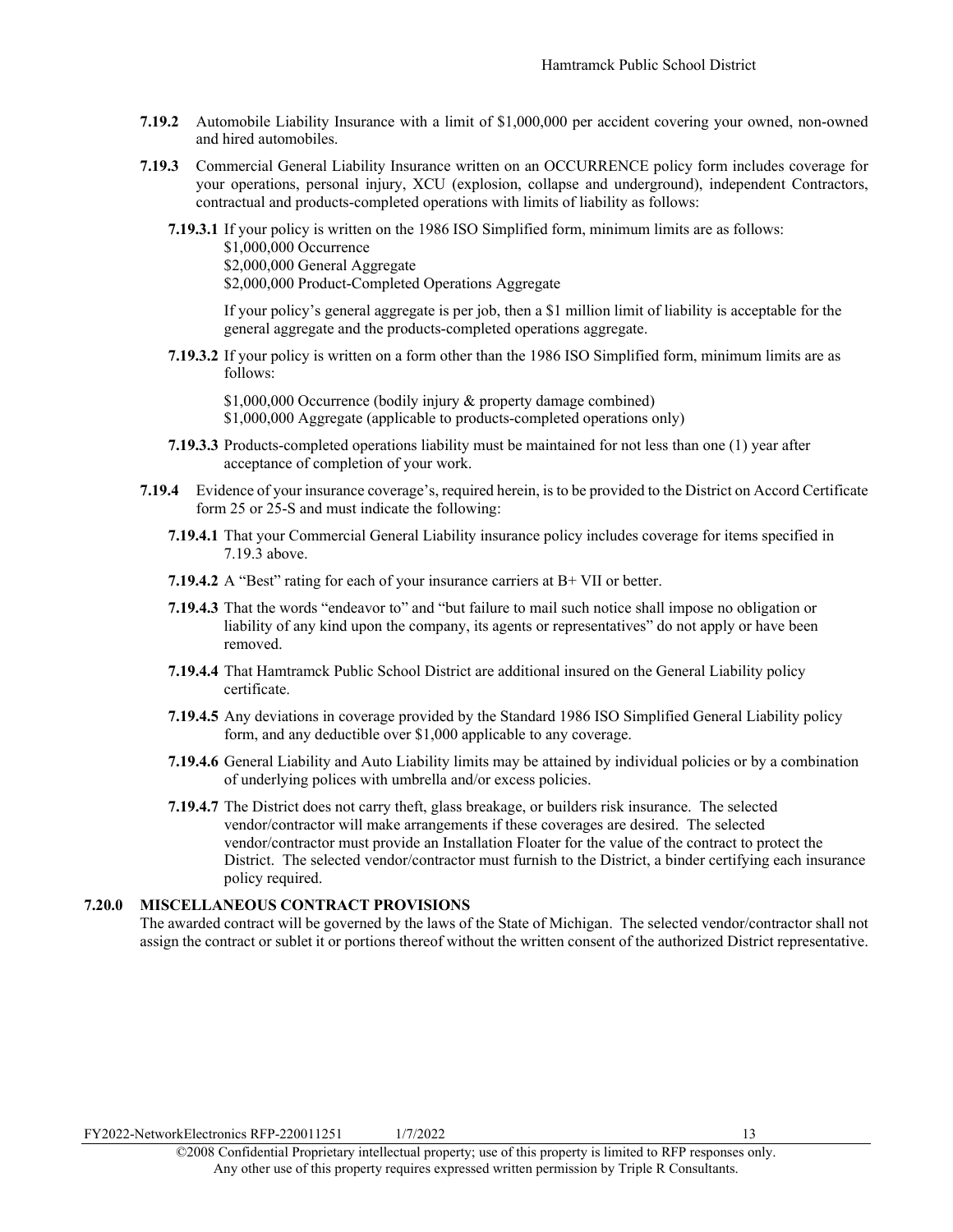#### **PRODUCTS AND SERVICES SPECIFICATIONS**

#### <span id="page-15-1"></span><span id="page-15-0"></span>**8.0.0 NETWORK ELECTRONICS SPECIFICATIONS**

#### **8.1.0 INTRODUCTION**

These Product and Services Specifications provide the Bidder with the Network Electronics requirements for projects requested by the District in this RFP. The intent of the Network Electronics Specifications is to provide relevant information that allows the Bidder to bid the labor, supervision, tooling, materials, and miscellaneous mounting hardware and consumables to install a complete Network Electronics system.

- **8.1.1** The selected vendor/contractor is responsible for proposing any and all items required for a complete Network Electronics system even though it may not be identified in the specifications incorporated herein, Bill of Materials attached with the Bid.
- **8.1.2** The successful Bidder shall meet or exceed all requirements for the Network Electronics described in this RFP and any Bid attachment documents provided by the District.
- **8.1.3** If, for any reason, any Bid attachment document is in conflict with the details in the specifications herein this RFP, the forgoing written specification shall take precedence.

#### **8.2.0 APPLICABLE DOCUMENTS**

The Network Electronics system described within the specifications is derived, in part, from the recommendations in industry standard manuals and documents. The Bidder is responsible for determining and adhering to the most recent release of applicable documents when developing their proposal for the Network Electronics installation.

- **8.2.1** If a conflict exists between the applicable documents, then the aforementioned numeric list of applicable documents shall dictate the order of precedence in resolving such conflicts. This order of precedence shall be maintained unless a lesser order document has been adopted as code by a local, state, or federal entity. If a conflict further exists, documents adopted as code shall take precedence.
- **8.2.2** If the specifications incorporated herein and any of the aforementioned applicable documents are in conflict with each other, then the more stringent requirement shall apply. All applicable documents listed are, to the best of the District's knowledge, considered to be the most current releases of said documents.

#### **8.3.0 PURPOSE AND BIDDER RESPONSIBILITIES**

The intent of these Network Electronics specifications is to make available to all Bidders a standard specification for Network Electronics (s) in all K-12 educational facilities identified in the SOW, section 5.0.0.

- **8.3.1** The Network Electronics specifications identify the minimum performance criteria for the components and sub-systems encompassing a complete Network Electronics system that shall accommodate the District's infrastructure requirements as per section 5.3.0, vendor responsibilities.
- **8.3.2** The product specifications, general design considerations, and installation guidelines are incorporated herein this RFP.
- **8.3.3** The successful Bidder(s) is required to furnish all labor, supervision, tooling, and miscellaneous mounting hardware and consumables for the Network Electronics system installed at the District.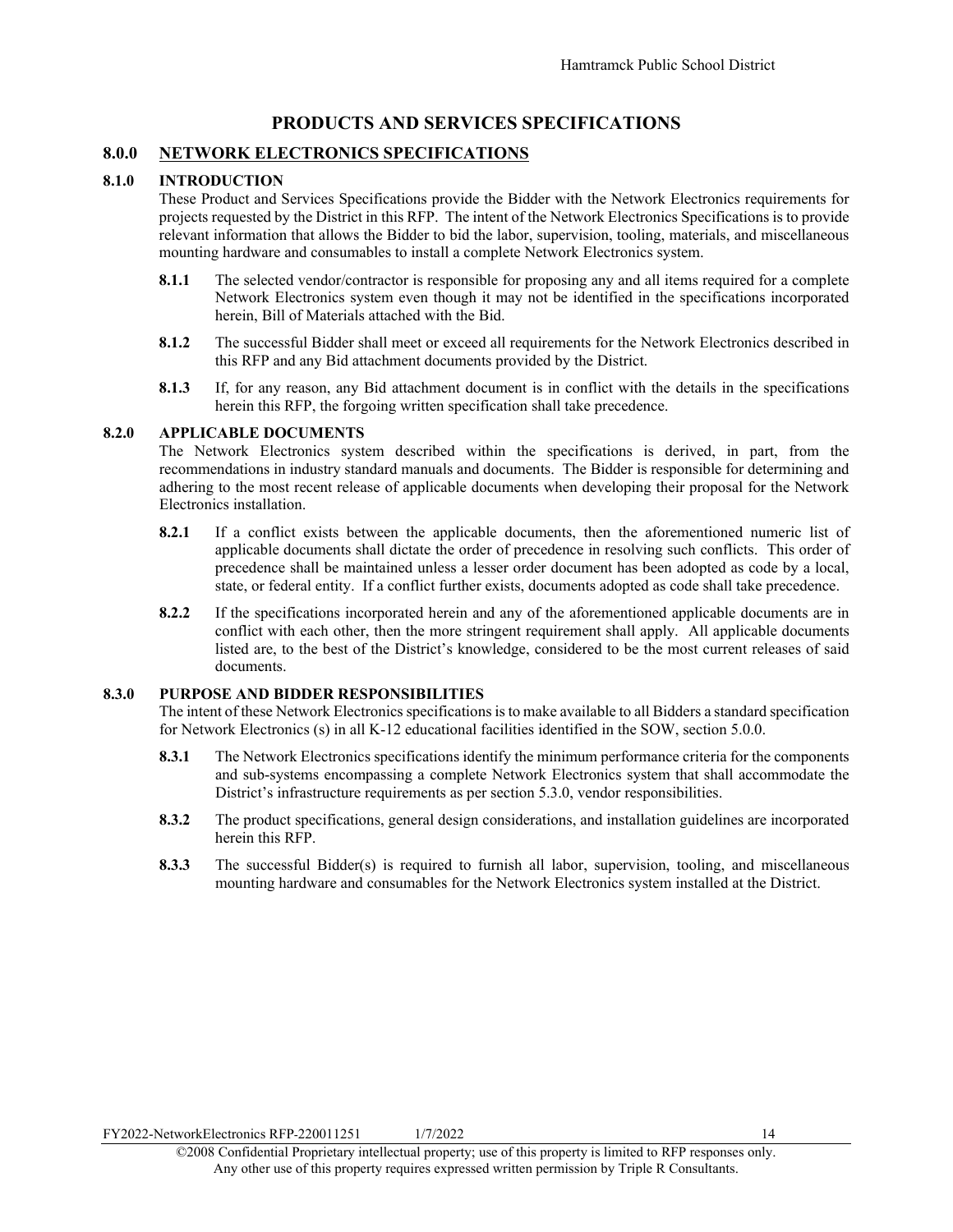#### **8.4.0 NETWORK ELECTRONICS REQUIREMENTS**

The intent of the Network Electronics Requirements is to provide relevant information that allows the Bidder to bid the labor, supervision, tooling, materials, and miscellaneous mounting hardware and consumables; compatible with the District's existing network infrastructure. The Bidder may choose to Bid materials and labor combined, *or* equipment only, labor only, as separate Bids. For acceptable product substitutions, see section 3.4.0.

#### **8.4.1 Network Electronics Category 2\***

The District is accepting Bids for Network Electronics listed in the table below. The Bid must also include any necessary mounting hardware and software licenses. This service is for the time period from July 1, 2022 through June 30, 2023. Any and all USF E-rate "ineligible" products and/or services must be listed separately in the Bid.

| <b>Location</b>                 | <b>Manufacturer Brand</b> | <b>Part Number</b> | <b>Description</b>                                     | Qty                |                                                   |   |
|---------------------------------|---------------------------|--------------------|--------------------------------------------------------|--------------------|---------------------------------------------------|---|
|                                 |                           | C9200L-48P-4X-EDU  | Catalyst 9200L-48P-4X Switch                           |                    |                                                   |   |
|                                 |                           | C9200L-48P-4G-EDU  | Catalyst 9200L-48P-4G Switch                           | $\overline{2}$     |                                                   |   |
| Early Childhood Elementary      | Cisco                     | C9200L-NW-E-48-EDU | C9200L Network Essentials, 48-port<br>license K12      | $\mathcal{E}$      |                                                   |   |
| School-MDF                      |                           | C9200L-STACK-KIT   | C9200L-STACK-KIT                                       | $\overline{2}$     |                                                   |   |
|                                 |                           | STACK-T4-50CM      | Cisco Type 3 Data Stack Cable, 50<br>Сm                | 3                  |                                                   |   |
|                                 | CyberPower                | PR2200RTXL2UN      | Rack Mounted 2200VA UPS                                | $\overline{2}$     |                                                   |   |
|                                 |                           | C9200L-48P-4X-EDU  | Catalyst 9200L-48P-4X Switch                           | 1                  |                                                   |   |
|                                 |                           | C9200L-48P-4G-EDU  | Catalyst 9200L-48P-4G Switch                           | $\sqrt{2}$         |                                                   |   |
| Hamtramck High School-MDF       | Cisco                     |                    |                                                        | C9200L-NW-E-48-EDU | C9200L Network Essentials, 48-port<br>license K12 | 3 |
|                                 |                           | C9200L-STACK-KIT   | C9200L-STACK-KIT                                       | $\overline{2}$     |                                                   |   |
|                                 |                           | STACK-T4-50CM      | Cisco Type 3 Data Stack Cable, 50<br>Cm.               | $\mathcal{E}$      |                                                   |   |
|                                 |                           | C9200L-48P-4X-EDU  | Catalyst 9200L-48P-4X Switch                           | 1                  |                                                   |   |
|                                 |                           | C9200L-48P-4G-EDU  | Catalyst 9200L-48P-4G Switch                           | 7                  |                                                   |   |
|                                 |                           | C9200L-NW-E-48-EDU | C9200L Network Essentials, 48-port<br>license K12      | 8                  |                                                   |   |
|                                 |                           | C9200L-STACK-KIT   | C9200L-STACK-KIT                                       | $\tau$             |                                                   |   |
| Hamtramck High School-IDF Right | Cisco                     | STACK-T4-50CM      | Cisco Type 3 Data Stack Cable, 50<br>Cm                | $\overline{4}$     |                                                   |   |
|                                 |                           | Stack-T4-1M        | 1M Type 4 Stacking Cable                               | $\overline{2}$     |                                                   |   |
|                                 |                           | STACK-T4-3M        | Cisco Stack-t4-3m 10ft Type 4<br><b>Stacking Cable</b> | 2                  |                                                   |   |
|                                 |                           | SFP-10G-LRM        | 10 GBASE LRM SFP+ Transceiver<br>Module                | $\overline{2}$     |                                                   |   |
|                                 | CyberPower                | PR2200RTXL2UN      | Rack Mounted 2200VA UPS                                | $\overline{2}$     |                                                   |   |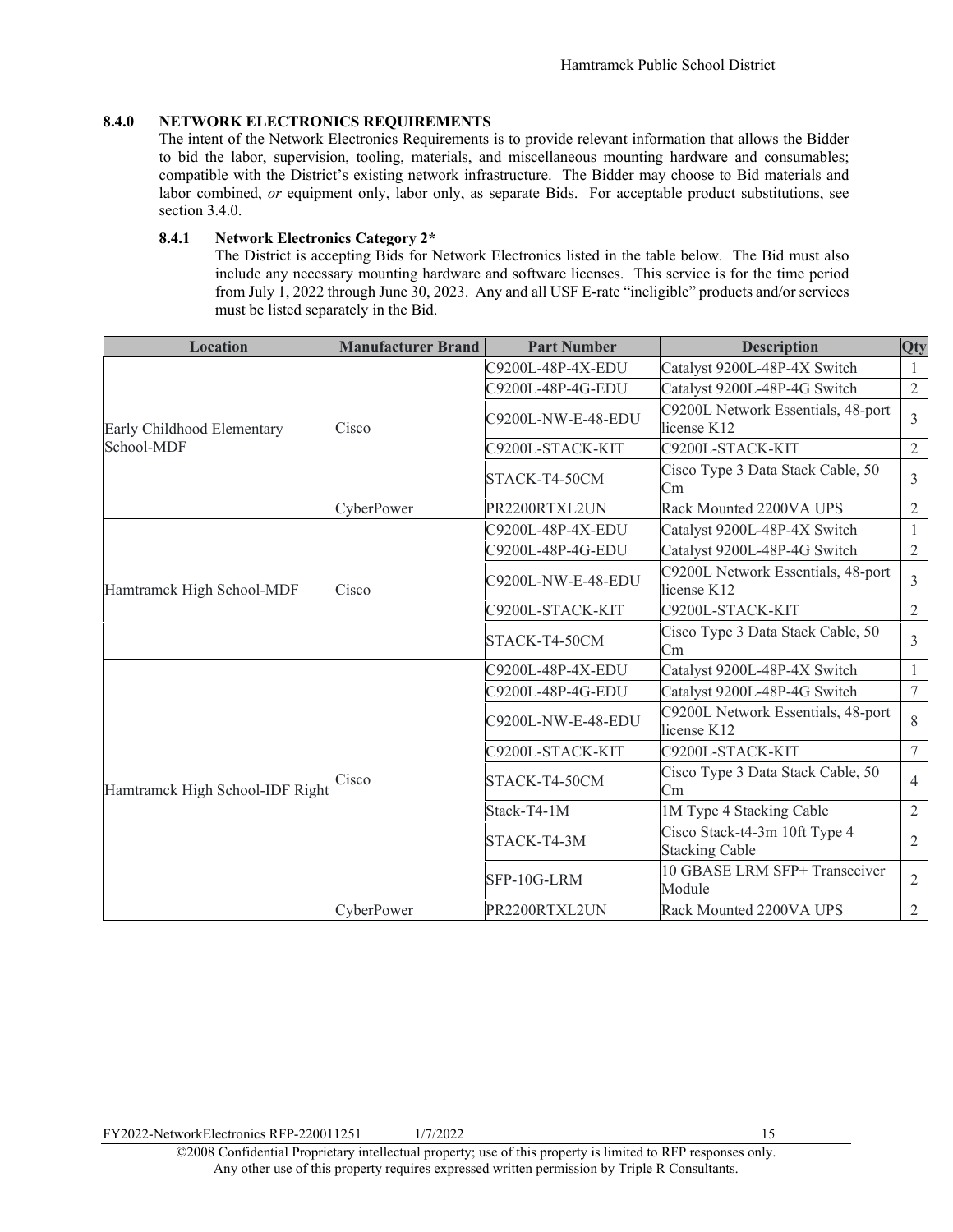| <b>Location</b>                   | <b>Manufacturer Brand</b> | <b>Part Number</b> | <b>Description</b>                                     | Qty              |
|-----------------------------------|---------------------------|--------------------|--------------------------------------------------------|------------------|
|                                   |                           | C9200L-48P-4X-EDU  | Catalyst 9200L-48P-4X Switch                           | -1               |
|                                   |                           | C9200L-48P-4G-EDU  | Catalyst 9200L-48P-4G Switch                           | 6                |
|                                   |                           | C9200L-NW-E-48-EDU | C9200L Network Essentials, 48-port<br>license K12      | 7                |
|                                   |                           | C9200L-STACK-KIT   | C9200L-STACK-KIT                                       | $\boldsymbol{7}$ |
| Hamtramck High School-IDF Left    | Cisco                     | STACK-T4-50CM      | Cisco Type 3 Data Stack Cable, 50<br>Сm                | 3                |
|                                   |                           | Stack-T4-1M        | 1M Type 4 Stacking Cable                               | $\overline{2}$   |
|                                   |                           | STACK-T4-3M        | Cisco Stack-t4-3m 10ft Type 4<br><b>Stacking Cable</b> | 2                |
|                                   |                           | SFP-10G-LRM        | 10 GBASE LRM SFP+ Transceiver<br>Module                | $\overline{2}$   |
|                                   |                           | C9200L-48P-4X-EDU  | Catalyst 9200L-48P-4X Switch                           | 1                |
|                                   |                           | C9200L-48P-4G-EDU  | Catalyst 9200L-48P-4G Switch                           | $\overline{4}$   |
| Horizon Alternative High School-  | Cisco                     | C9200L-NW-E-48-EDU | C9200L Network Essentials, 48-port<br>license K12      | 5                |
| <b>MDF</b>                        |                           | C9200L-STACK-KIT   | C9200L-STACK-KIT                                       | $\overline{4}$   |
|                                   |                           | STACK-T4-50CM      | Cisco Type 3 Data Stack Cable, 50<br>Cm                | 3                |
|                                   |                           | Stack-T4-1M        | 1M Type 4 Stacking Cable                               | $\sqrt{2}$       |
|                                   |                           | C9200L-48P-4X-EDU  | Catalyst 9200L-48P-4X Switch                           | 1                |
|                                   |                           | C9200L-48P-4G-EDU  | Catalyst 9200L-48P-4G Switch                           | $\mathfrak{2}$   |
| Horizon Alternative High School-  |                           | C9200L-NW-E-48-EDU | C9200L Network Essentials, 48-port<br>license K12      | 3                |
| Lower IDF                         | Cisco                     | C9200L-STACK-KIT   | C9200L-STACK-KIT                                       | $\overline{2}$   |
|                                   |                           | STACK-T4-50CM      | Cisco Type 3 Data Stack Cable, 50<br>Сm                | 3                |
|                                   |                           | SFP-10G-LRM        | 10 GBASE LRM SFP+ Transceiver<br>Module                | $\mathfrak{2}$   |
|                                   |                           | C9200L-48P-4X-EDU  | Catalyst 9200L-48P-4X Switch                           | $\mathbf{1}$     |
|                                   |                           | C9200L-48P-4G-EDU  | Catalyst 9200L-48P-4G Switch                           | 6                |
|                                   |                           | C9200L-NW-E-48-EDU | C9200L Network Essentials, 48-port<br>license K12      | 7                |
|                                   |                           | C9200L-STACK-KIT   | C9200L-STACK-KIT                                       | $\tau$           |
| Dickinson West Elementary School- | Cisco                     | STACK-T4-50CM      | Cisco Type 3 Data Stack Cable, 50<br>Cm                | $\overline{3}$   |
| Teacher's Lounge                  |                           | Stack-T4-1M        | 1M Type 4 Stacking Cable                               | $\overline{2}$   |
|                                   |                           | STACK-T4-3M        | Cisco Stack-t4-3m 10ft Type 4<br><b>Stacking Cable</b> | $\mathfrak{2}$   |
|                                   |                           | SFP-10G-LRM        | 10 GBASE LRM SFP+ Transceiver<br>Module                | $\overline{2}$   |
|                                   | CyberPower                | PR3000LCDRTXL2UTAA | Rack Mounted 3000VA UPS w/Twist<br>Plug                | $\mathbf{1}$     |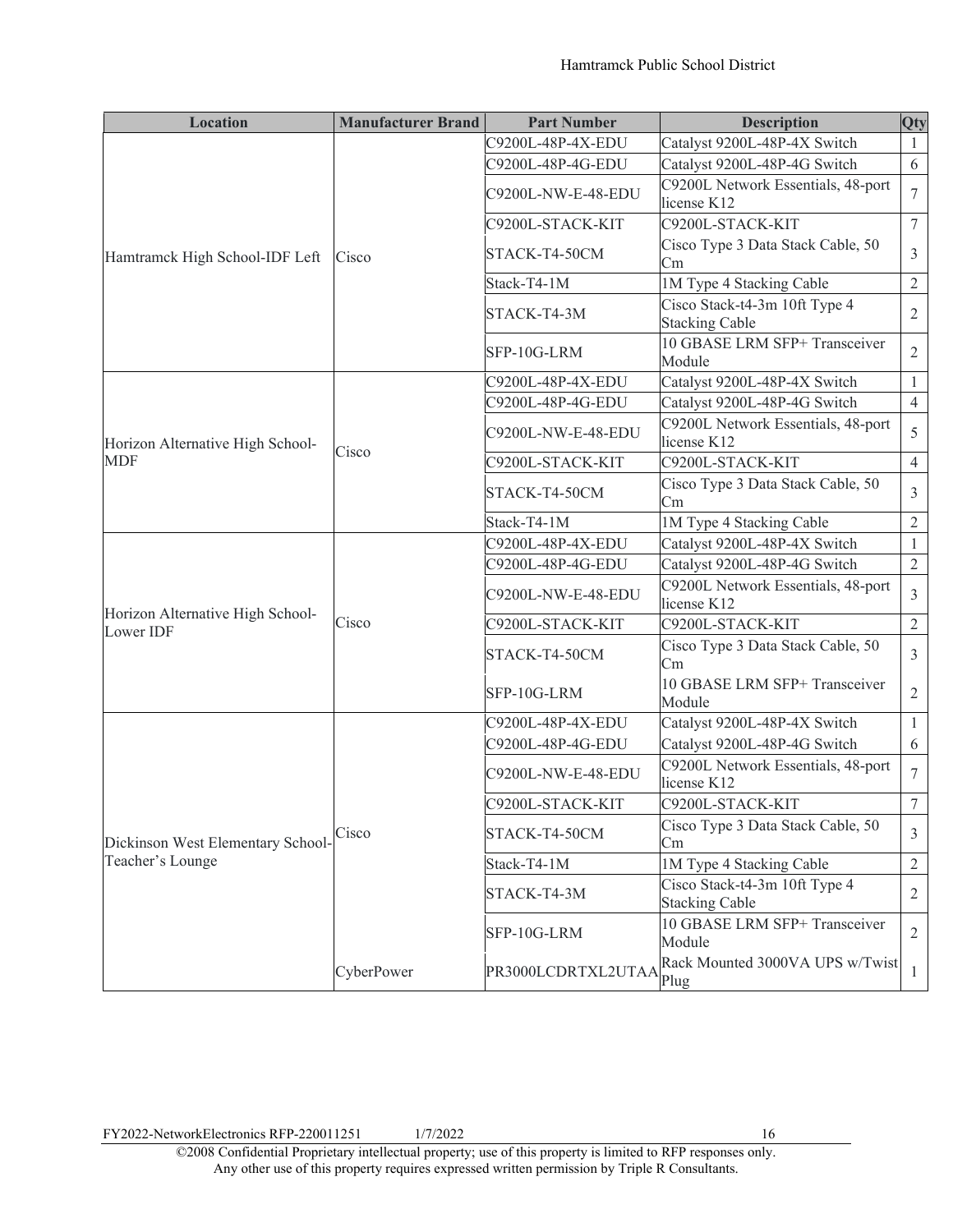| <b>Location</b>                                    | <b>Manufacturer Brand</b> | <b>Part Number</b> | <b>Description</b>                                     | Qty             |
|----------------------------------------------------|---------------------------|--------------------|--------------------------------------------------------|-----------------|
|                                                    |                           | C9200L-48P-4X-EDU  | Catalyst 9200L-48P-4X Switch                           | 1               |
|                                                    |                           | C9200L-48P-4G-EDU  | Catalyst 9200L-48P-4G Switch                           | $\overline{2}$  |
|                                                    |                           | C9200L-NW-E-48-EDU | C9200L Network Essentials, 48-port<br>license K12      | 3               |
| Dickinson West Elementary School-Cisco             |                           | C9200L-STACK-KIT   | C9200L-STACK-KIT                                       | $\overline{2}$  |
| Room 228                                           |                           | STACK-T4-50CM      | Cisco Type 3 Data Stack Cable, 50<br>Cm                | $\mathfrak{Z}$  |
|                                                    |                           | SFP-10G-LRM        | 10 GBASE LRM SFP+ Transceiver<br>Module                | $\overline{2}$  |
|                                                    | CyberPower                | PR2200RTXL2UN      | Rack Mounted 2200VA UPS                                | 1               |
|                                                    |                           | C9200L-48P-4X-EDU  | Catalyst 9200L-48P-4X Switch                           | 1               |
|                                                    |                           | C9200L-48P-4G-EDU  | Catalyst 9200L-48P-4G Switch                           | $\overline{2}$  |
|                                                    |                           | C9200L-NW-E-48-EDU | C9200L Network Essentials, 48-port<br>license K12      | 3               |
| Dickinson West Elementary School-Cisco<br>Room 115 |                           | C9200L-STACK-KIT   | C9200L-STACK-KIT                                       | 2               |
|                                                    |                           | STACK-T4-50CM      | Cisco Type 3 Data Stack Cable, 50<br>Cm                | 3               |
|                                                    |                           | SFP-10G-LRM        | 10 GBASE LRM SFP+ Transceiver<br>Module                | $\overline{2}$  |
|                                                    |                           | C9300L-48P-EDU     | Catalyst 9300L 48-port PoE+, K12                       | $\mathbf{1}$    |
|                                                    | Cisco                     | C9300L-NW-E-48-EDU | C9300L Network Essentials, 48-port<br>license K12      | $\mathbf{I}$    |
|                                                    |                           | C9200L-48P-4G-EDU  | Catalyst 9200L-48P-4G Switch                           | 6               |
|                                                    |                           | C9200L-NW-E-48-EDU | C9200L Network Essentials, 48-port<br>license K12      | 6               |
| Holbrook School-MDF                                |                           | C9200L-STACK-KIT   | C9200L-STACK-KIT                                       | 5               |
|                                                    |                           | STACK-T4-50CM      | Cisco Type 3 Data Stack Cable, 50<br>Cm                | $\overline{4}$  |
|                                                    |                           | Stack-T4-1M        | 1M Type 4 Stacking Cable                               | $\mathbf{1}$    |
|                                                    |                           | STACK-T4-3M        | Cisco Stack-t4-3m 10ft Type 4<br><b>Stacking Cable</b> | $\mathbf{1}$    |
|                                                    |                           | SFP-H10GB-CU1M=    | 10GBASE-CU SFP+ Cable 1 Meter                          | 1               |
|                                                    | CyberPower                | PR2200RTXL2UN      | Rack Mounted 2200VA UPS                                | 1               |
|                                                    |                           | C9300L-48P-EDU     | Catalyst 9300L 48-port PoE+, K12                       | $\mathbf{1}$    |
|                                                    |                           | C9300L-NW-E-48-EDU | C9300L Network Essentials, 48-port<br>license K12      | 1               |
|                                                    |                           | C9200L-48P-4G-EDU  | Catalyst 9200L-48P-4G Switch                           | $5\overline{)}$ |
|                                                    |                           | C9200L-NW-E-48-EDU | C9200L Network Essentials, 48-port<br>license K12      | 5               |
| Dickinson East Elementary School-                  |                           | C9200L-STACK-KIT   | C9200L-STACK-KIT                                       | $\overline{4}$  |
| Girl's Bathroom                                    | Cisco                     | STACK-T4-50CM      | Cisco Type 3 Data Stack Cable, 50<br>Cm                | 3               |
|                                                    |                           | Stack-T4-1M        | 1M Type 4 Stacking Cable                               | $\overline{2}$  |
|                                                    |                           | STACK-T4-3M        | Cisco Stack-t4-3m 10ft Type 4<br><b>Stacking Cable</b> | $\mathbf{1}$    |
|                                                    |                           | SFP-H10GB-CU1M=    | 10GBASE-CU SFP+ Cable 1 Meter                          | $\mathbf{1}$    |
|                                                    |                           | SFP-10G-LRM        | 10 GBASE LRM SFP+ Transceiver<br>Module                | 2               |

FY2022-NetworkElectronics RFP-220011251 1/7/2022 17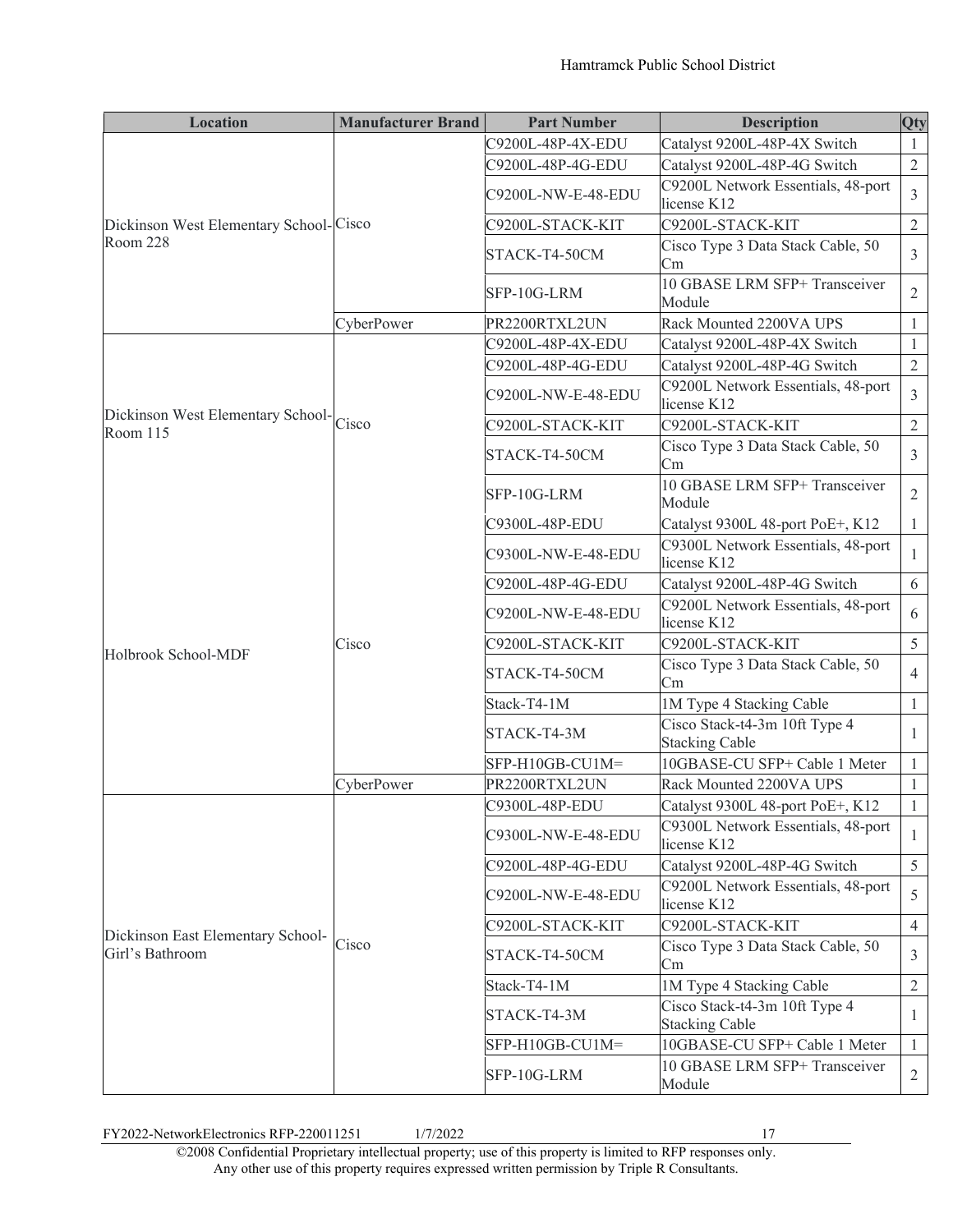| <b>Location</b>                                           | <b>Manufacturer Brand</b> | <b>Part Number</b> | <b>Description</b>                                     | Qty            |
|-----------------------------------------------------------|---------------------------|--------------------|--------------------------------------------------------|----------------|
|                                                           |                           | C9200L-48P-4X-EDU  | Catalyst 9200L-48P-4X Switch                           |                |
|                                                           |                           | C9200L-48P-4G-EDU  | Catalyst 9200L-48P-4G Switch                           | 7              |
|                                                           |                           | C9200L-NW-E-48-EDU | C9200L Network Essentials, 48-port<br>license K12      | 8              |
|                                                           |                           | C9200L-STACK-KIT   | C9200L-STACK-KIT                                       | 7              |
| Dickinson East Elementary School- Cisco<br>Boy's Bathroom |                           | STACK-T4-50CM      | Cisco Type 3 Data Stack Cable, 50<br>Cm                | 4              |
|                                                           |                           | Stack-T4-1M        | 1M Type 4 Stacking Cable                               | $\overline{2}$ |
|                                                           |                           | STACK-T4-3M        | Cisco Stack-t4-3m 10ft Type 4<br><b>Stacking Cable</b> | $\overline{2}$ |
|                                                           |                           | SFP-10G-LRM        | 10 GBASE LRM SFP+ Transceiver<br>Module                | $\overline{2}$ |
|                                                           | CyberPower                | PR2200RTXL2UN      | Rack Mounted 2200VA UPS                                |                |
|                                                           |                           | C9200L-48P-4X-EDU  | Catalyst 9200L-48P-4X Switch                           |                |
|                                                           |                           | C9200L-48P-4G-EDU  | Catalyst 9200L-48P-4G Switch                           | 2              |
| Tau Beta School-MDF                                       | Cisco                     | C9200L-NW-E-48-EDU | C9200L Network Essentials, 48-port<br>license K12      | 3              |
|                                                           |                           | C9200L-STACK-KIT   | C9200L-STACK-KIT                                       | 2              |
|                                                           |                           | STACK-T4-50CM      | Cisco Type 3 Data Stack Cable, 50<br>Cm                | 3              |

#### *\*All Bid prices for the eligible equipment listed in sections 8.4.1 must include the following technical services and 3-year warranty according to the USF E-rate Eligible Services List (ESL)* **[1](#page-19-0)** *for Funding Year 2022 - 2023:*

- **a.** Basic project management
- **b.** Basic design and engineering
- **c.** Installation, activation, and initial configuration
- **d.** Basic training for the eligible equipment

#### **8.4.2 Firewall\*\***

The District is accepting Bids for Firewall electronic equipment listed in the table below. The bid must also include any necessary mounting hardware and software license as applicable. The bid should also include 3-year and 5-year maintenance listed separately in the bid response. This service is for the time period from July 1, 2021 through June 30, 2022. Any and all USF E-rate "ineligible" products and/or services must be listed separately in the Bid.

| <b>Manufacturer</b>               | <b>Part Number</b> | <b>Description</b>         | Otv |
|-----------------------------------|--------------------|----------------------------|-----|
| Fortinet (or equivalent) FG-1100E |                    | FortiGate 1100E - Firewall |     |

*\*\*All Bid prices for the eligible equipment listed in sections 8.4.2 must include the following technical services and 3-year warranty according to the USF E-rate Eligible Services List (ESL)* **[2](#page-19-1)** *for Funding Year 2021 - 2022:*

- **a.** Basic project management
- **b.** Basic design and engineering
- **c.** Installation, activation, and initial configuration

**d.** Bidder must identify any ineligible product, services or labor

<span id="page-19-0"></span><sup>&</sup>lt;sup>1</sup> *USF E-Rate Conditions:* Clarification of the USF/E-Rate conditions is available at the following USAC/SLD website link:<http://www.usac.org/sl/applicants/beforeyoubegin/eligible-services-list.aspx>

<span id="page-19-1"></span><sup>2</sup> *USF E-Rate Conditions:* Clarification of the USF/E-Rate conditions is available at the following USAC/SLD website link:<http://www.usac.org/sl/applicants/beforeyoubegin/eligible-services-list.aspx>

<sup>©2008</sup> Confidential Proprietary intellectual property; use of this property is limited to RFP responses only. Any other use of this property requires expressed written permission by Triple R Consultants.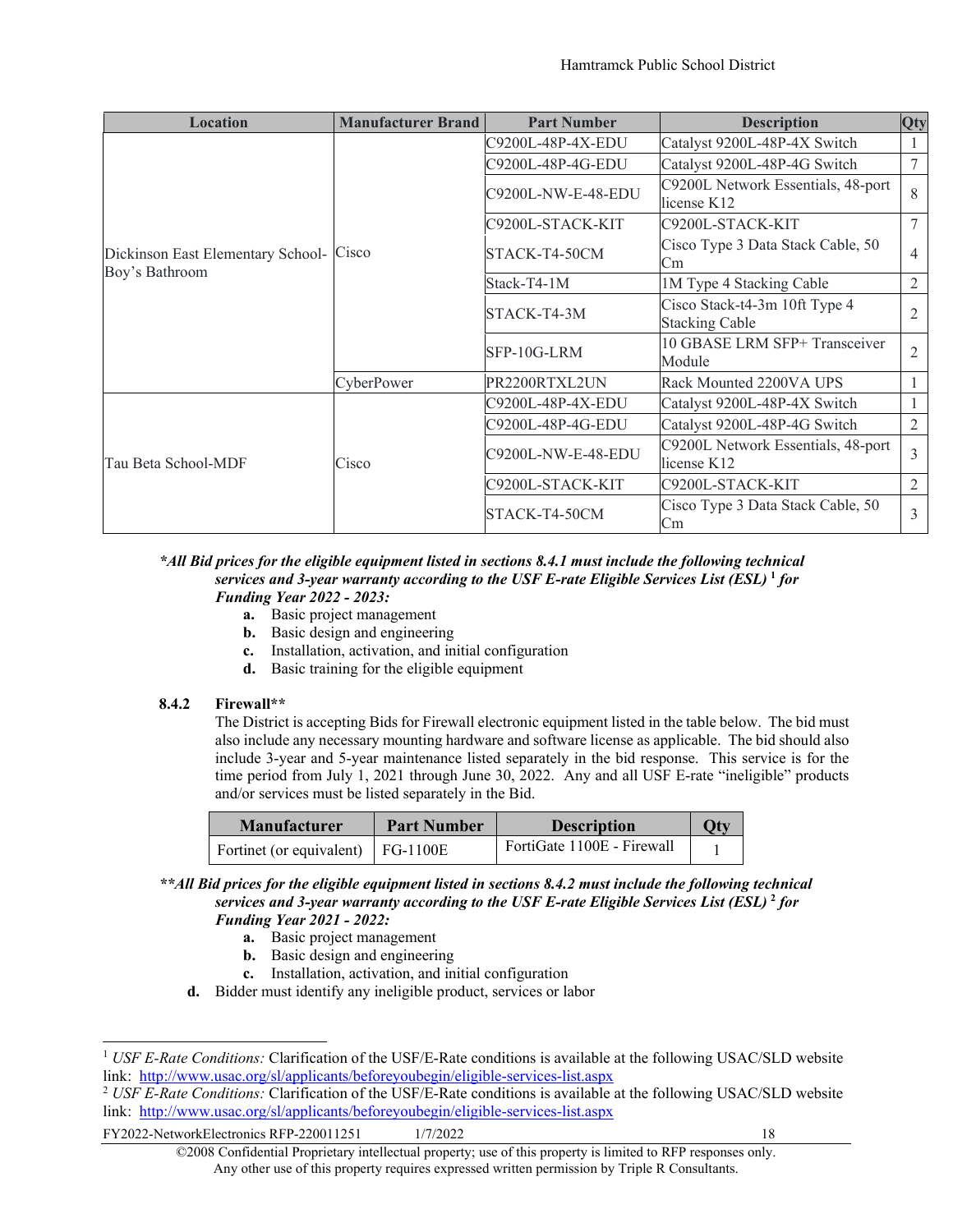#### **8.4.3 BASIC MAINTENANCE OF INTERNAL CONNECTIONS**

The District is accepting Bids for Basic Maintenance of Internal Connections<sup>[3](#page-20-1)</sup> (BMIC) to repair and upkeep the network electronics equipment requested in section 8.4.0 of this RFP. The Bid must specifically and separately identify the basic maintenance costs for all the USF E-rate "eligible" products and/or services<sup>[4](#page-20-2)</sup> requested as well as any "ineligible" products and/or services required. The Bid must also identify the estimated number of hours and any materials necessary to repair and upkeep each piece of equipment<sup>[5](#page-20-3)</sup>.

- **8.4.3.1** The BMIC service shall be for the time period from July 1, 2022 through June 30, 2023.
- **8.4.3.2** Any BMIC Bid that does not satisfy the requirement(s) contained herein may be disqualified and rejected for non-adherence to specifications.

| Location                                    | <b>Manufacturer</b> | <b>Part Number</b>    | <b>Description</b>       | <b>Qty</b> |
|---------------------------------------------|---------------------|-----------------------|--------------------------|------------|
| Dickenson East                              |                     | CON-SNT-C9300-24T-EDU | <b>SmartNet Contract</b> |            |
|                                             |                     | CON-SNT-C9300-48P-EDU | <b>SmartNet Contract</b> |            |
| Holbrook                                    |                     | CON-SNT-C9300-48P-EDU | <b>SmartNet Contract</b> |            |
| <b>KMS</b>                                  |                     | CON-SNT-C9500-A       | <b>SmartNet Contract</b> |            |
| <b>BOE</b>                                  |                     | C9300-24T-EDU         | <b>SmartNet Contract</b> |            |
|                                             | Cisco               | C9500-40X-A           | <b>SmartNet Contract</b> |            |
| Hamtramck High                              |                     | C9300-24T-EDU         | <b>SmartNet Contract</b> |            |
| Tau Beta School                             |                     | C9300-24T-EDU         | <b>SmartNet Contract</b> |            |
| Early Childhood<br><b>Elementary School</b> |                     | C9300-24T-EDU         | <b>SmartNet Contract</b> |            |
| Horizon School                              |                     | C9300-24T-EDU         | <b>SmartNet Contract</b> |            |

#### **NOTE: The equipment listed for the Smartnet agreements have not been received by the district so no serial numbers are currently available.**

#### <span id="page-20-0"></span>**9.0.0 SYSTEM DOCUMENTATION**

#### **9.1.0 WARRANTY DOCUMENTATION**

The selected vendor(s)/contractor(s) must furnish the District written warranty documentation. The warranty documentation shall include cable and connectivity components and have one (1) point of contact person for any/all Network Electronics system issues, where applicable.

- **9.1.1** The warranty shall cover the installed Network Electronics system against defects in workmanship, components, and performance, and follow-on support after project completion for a period of three (3) years from the date of the system installation acceptance by the District.
- **9.1.2** The warranty shall cover all labor and/or materials necessary to correct any/all failed portion(s) of the Network Electronics system and to demonstrate performance within the original installation specifications after repairs are accomplished.
- **9.1.3** The selected vendor/contractor shall provide said Network Electronics system warranty at no additional cost(s) to the District.

FY2022-NetworkElectronics RFP-220011251 1/7/2022 19

<span id="page-20-1"></span><sup>&</sup>lt;sup>3</sup> Unbundled warranties and BMIC contracts that require an upfront payment, and that payment is required regardless of whether any service is actually performed are **not** eligible for E-rate reimbursements.

<span id="page-20-2"></span><sup>&</sup>lt;sup>4</sup>The "eligible" BMIC services for E-rate FY21 reimbursements shall include repair and upkeep of the eligible hardware; wire and cable maintenance; basic technical support; configuration changes; and software upgrades and patches including bug fixes and security patches. Per Diem fees and travel time charges are **eligible only** if a contract for eligible products or services specifically provides for these costs.

<span id="page-20-3"></span><sup>&</sup>lt;sup>5</sup> E-Rate reimbursements will only be paid on the actual work performed and hours used.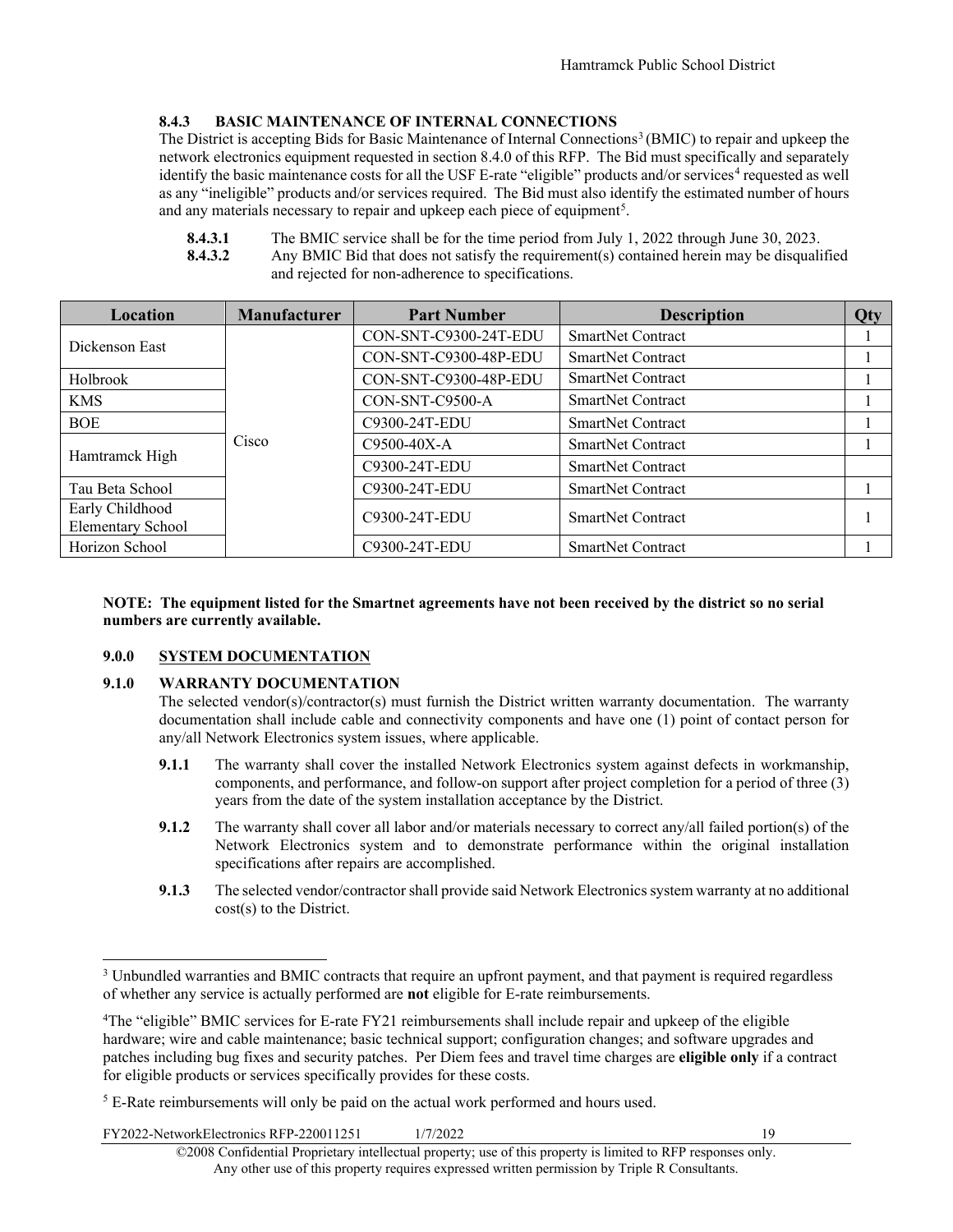#### <span id="page-21-0"></span>**APPENDIX A – INTENT TO BID FORM**

*If the Bidder intends to submit a Bid for the Network Electronics project at Hamtramck Public School District, this Intent to Bid Form must be completed and returned via mail, fax or email to the District no later than January 13, 2022.*

Please complete and return to:

| <b>Hamtramck Public School District</b> | Phone: 313.872.9270                    |
|-----------------------------------------|----------------------------------------|
| <b>Marc Wilkinson</b>                   |                                        |
| <b>3201 Roosevelt Street</b>            | Email: mwilkinson@hamtramckschools.org |
| Hamtramck, MI 48212                     |                                        |
|                                         |                                        |
|                                         |                                        |
|                                         |                                        |

| Name of Company:     |  |
|----------------------|--|
| Address:             |  |
| City, State, Zip     |  |
| <b>Contact Name:</b> |  |
| Title:               |  |
| Telephone Number:    |  |
| Fax Number:          |  |
| Email Address:       |  |
| Date:                |  |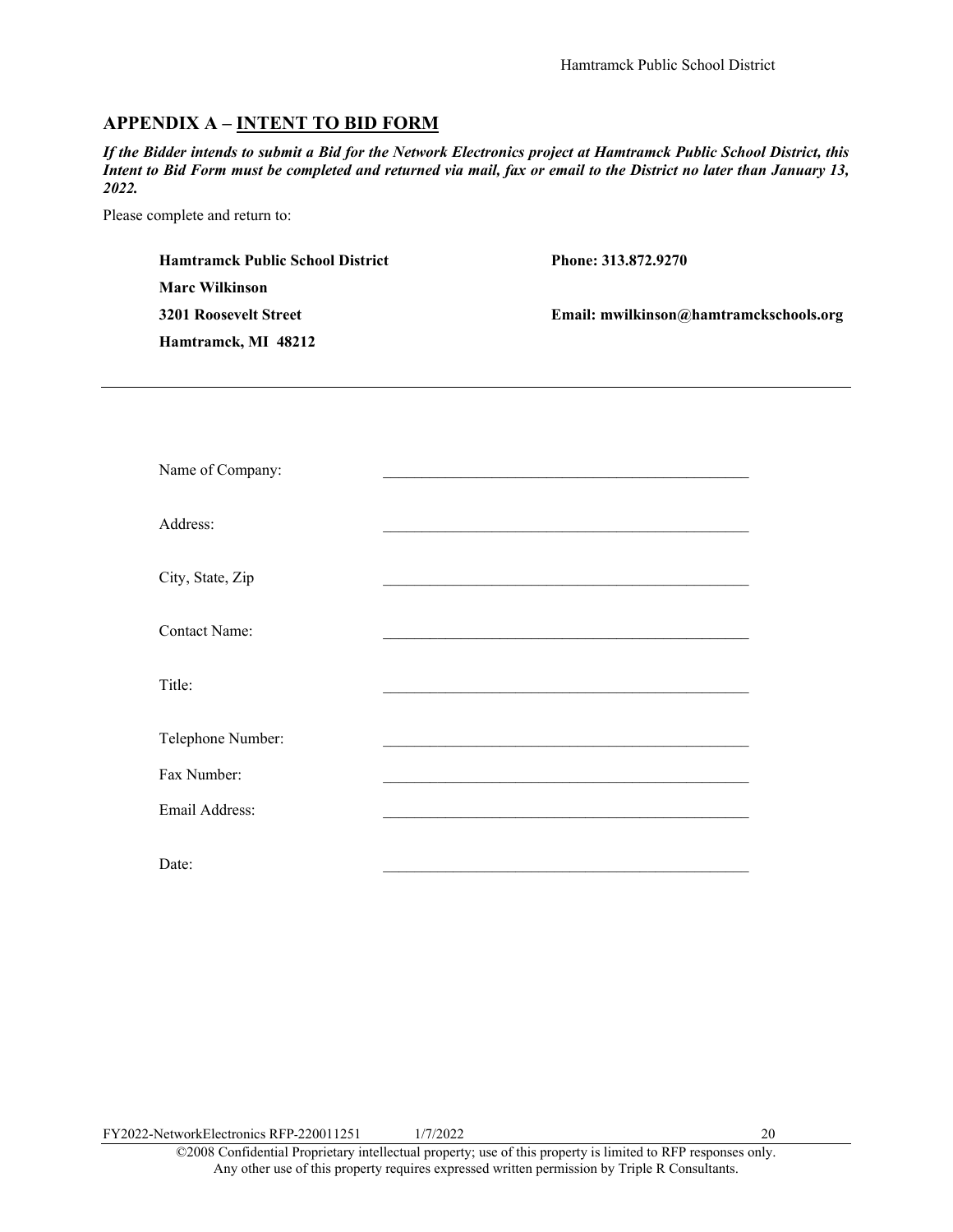#### <span id="page-22-0"></span>**APPENDIX B – BID SIGNATURE PAGE**

*I have examined the RFP Bid conditions and specifications herein and agree that if my company is awarded a contract to provide any of the products and/or services sought in this RFP, my company will provide the District with the products and/or services according to the Invitation to Bid, Bidder Instructions, General Conditions, Universal Service Fund (USF) Conditions, Scope of Work, Timeline Requirements, Awarded Contract Requirements, and Products and Services Specifications of this RFP and the Bid submitted herewith. Any and all deviations from the RFP Bid specifications are in writing and attached.*

#### **Submitted By:**

| Company Name:        |  |
|----------------------|--|
| Company Address:     |  |
| City, State & Zip:   |  |
| Telephone:           |  |
| Fax:                 |  |
| Email:               |  |
|                      |  |
| Representative Name: |  |
| Title:               |  |
|                      |  |
| Signature:           |  |
| Date:                |  |

#### *Do not write below this line: For District Use Only*

| The following items are enclosed and/or included on the Bid: |                                                                             |        |                                             |  |  |  |
|--------------------------------------------------------------|-----------------------------------------------------------------------------|--------|---------------------------------------------|--|--|--|
|                                                              | $\Box$ Proposal(s) (in duplicate)                                           | П      | Intent To Bid Form (Appendix A)             |  |  |  |
|                                                              | $\Box$ Bid Bond/Cashier's Check (5% of Bid)                                 | П.     | Bid Signature Page (Appendix B)             |  |  |  |
|                                                              | $\Box$ USF E-Rate SPIN                                                      | П.     | Bill of Materials (Appendix C)              |  |  |  |
| $\Box$                                                       | Four $(4)$ references, one $(1)$ of which is a<br>school or school district | $\Box$ | Familial Disclosure Affidavit (Appendix D)  |  |  |  |
|                                                              |                                                                             | П.     | Iran Linked Business Affidavit (Appendix E) |  |  |  |
|                                                              |                                                                             |        |                                             |  |  |  |

FY2022-NetworkElectronics RFP-220011251 1/7/2022 21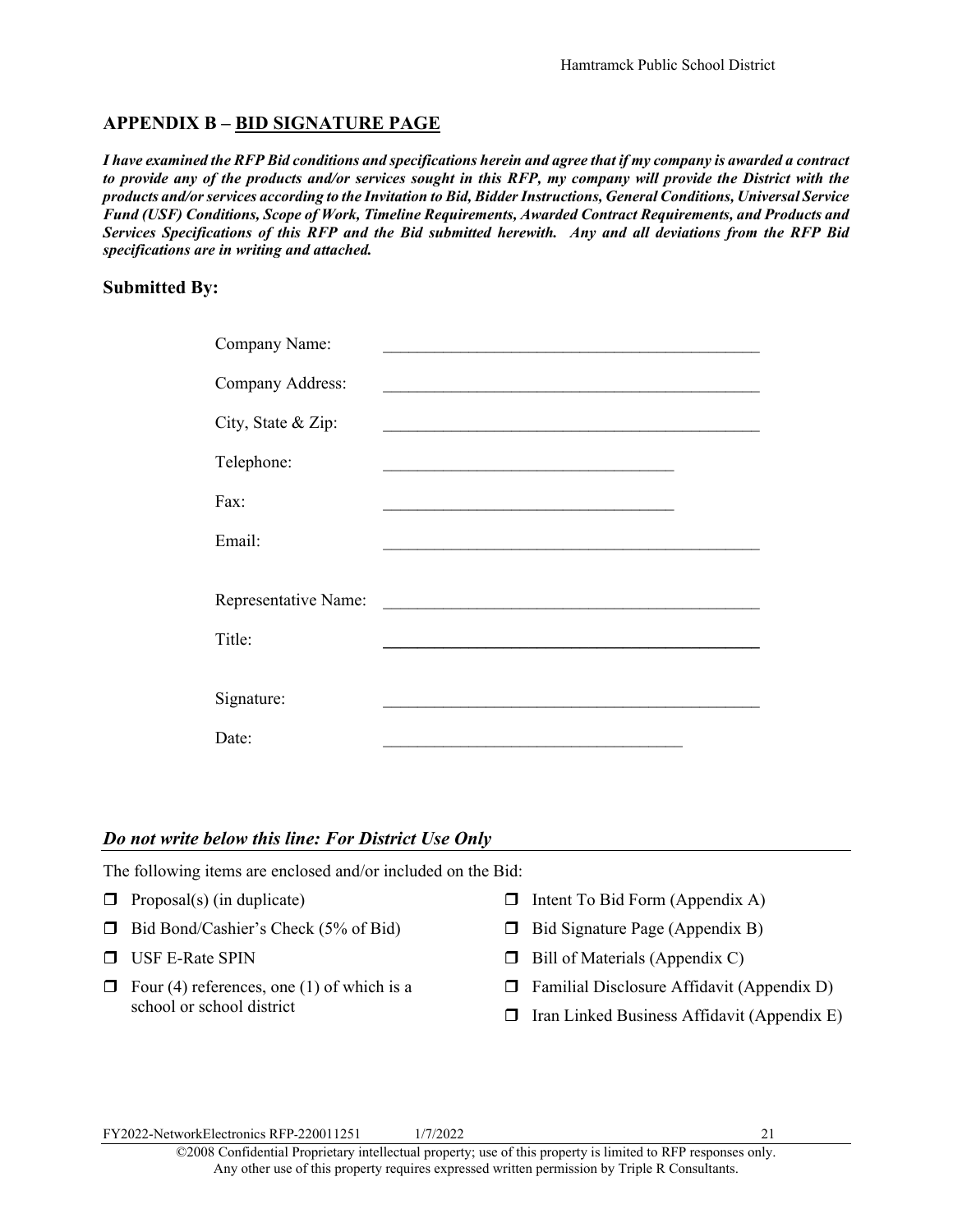#### **APPENDIX C – BILL OF MATERIALS TOTALS**

I/we, the Bidder, hereby propose to furnish, deliver and install the below listed items for the unit price indicated in accordance with the terms, conditions and specifications included in the Request For Proposals – Network Electronics.

**NOTE: The Bidder must complete the Appendix C spreadsheet provided with this RFP. See sample below. The Bidder must include a separate Excel spreadsheet for each RFP section number they are bidding on. For example, bidding on section 8.4.1 and 8.4.2 would require two spreadsheets. Please only provide the total count for each unique part number rather than separating them by location or any other allocation. The Bidder may attach additional pages for Bill of Materials as needed. Appendix C is in addition to any other pricing documentation the Bidder may provide to the District by building and closet locations. Failure to attach the Appendix C spreadsheet(s) may be grounds for disqualification of any submitted bid.**

**BASE BID - Network Electronics Sample (Must include all components and installation cost totals)**

<span id="page-23-0"></span>

| <b>Appendix C - Bill of Materials</b> |                                        |                                         |                             |                  |              |             |                                                              |             |           |                                   |              |                          |                            |          |
|---------------------------------------|----------------------------------------|-----------------------------------------|-----------------------------|------------------|--------------|-------------|--------------------------------------------------------------|-------------|-----------|-----------------------------------|--------------|--------------------------|----------------------------|----------|
|                                       |                                        |                                         |                             |                  |              |             |                                                              |             |           |                                   |              |                          |                            |          |
|                                       | <b>Service Provider Name: ABC Inc.</b> |                                         |                             |                  |              |             |                                                              |             |           |                                   |              |                          |                            |          |
| SPIN: 1234567                         |                                        |                                         |                             |                  |              |             |                                                              |             |           |                                   |              |                          |                            |          |
| Date: 10/01/2021                      |                                        |                                         |                             |                  |              |             |                                                              |             |           |                                   |              |                          |                            |          |
| <b>District Name: ABC Schools</b>     |                                        |                                         |                             |                  |              |             |                                                              |             |           |                                   |              |                          |                            |          |
| <b>RFP Section Number: 8.4.X</b>      |                                        |                                         |                             |                  |              |             |                                                              |             |           |                                   |              |                          |                            |          |
| <b>Part Number</b>                    | <b>Manufacturer</b> Model              |                                         | <b>Item Description</b>     |                  |              |             | Eligible Cost Ineligible Cost Labor Cost Quantity Total Cost |             |           |                                   |              |                          | <b>Total Eligible Cost</b> |          |
| 123SFP+                               |                                        | Switches R Us CorePowerFiberMax         | 48P 750W SFP+ Switch        |                  | $\mathbb{S}$ | $500.00$ \$ | $100.00$ \$                                                  |             | $50.00$ 5 |                                   | $\mathbf{s}$ | 2,750.00                 | $\mathbf{s}$               | 2,250.00 |
| 123SFPLIC                             |                                        | Switches R Us License for CPFM          | <b>Switch License Terms</b> |                  | $\mathbf S$  | $75.00$ \$  | ÷.                                                           | $\mathbf S$ | ÷.        | 15                                | $\mathbf{s}$ | 375.00                   | $\mathbf{\$}$              | 375.00   |
|                                       |                                        |                                         |                             |                  |              |             |                                                              |             |           |                                   | $\mathbf{s}$ | ٠                        | $\mathbf{\$}$              |          |
|                                       |                                        |                                         |                             |                  |              |             |                                                              |             |           |                                   | $\mathbf{s}$ | $\overline{a}$           | $\mathbf{s}$               |          |
|                                       |                                        |                                         |                             |                  |              |             |                                                              |             |           |                                   | $\mathbf{s}$ | $\blacksquare$           | $\mathbf{s}$               |          |
|                                       |                                        |                                         |                             |                  |              |             |                                                              |             |           |                                   | $\mathbf{s}$ | $\sim$                   | $\mathbf{s}$               |          |
|                                       |                                        |                                         |                             |                  |              |             |                                                              |             |           |                                   | $\mathbf S$  | ä,                       | $\mathbf{\$}$              |          |
|                                       |                                        |                                         |                             |                  |              |             |                                                              |             |           |                                   | $\mathbf S$  | ٠                        | $\mathbf{\$}$              |          |
|                                       |                                        |                                         |                             |                  |              |             |                                                              |             |           |                                   | $\mathbf S$  | $\sim$                   | $\mathbf{\$}$              |          |
|                                       |                                        |                                         |                             |                  |              |             |                                                              |             |           |                                   | $\mathbf{s}$ | $\blacksquare$           | $\overline{\mathbf{s}}$    |          |
|                                       |                                        |                                         |                             |                  |              |             |                                                              |             |           |                                   | $\mathbf{s}$ | $\blacksquare$           | $\mathbf{s}$               |          |
|                                       |                                        |                                         |                             |                  |              |             |                                                              |             |           |                                   | $\mathbf{s}$ | $\sim$                   | $\mathbf{s}$               |          |
|                                       |                                        |                                         |                             |                  |              |             |                                                              |             |           |                                   | $\mathbf S$  | ÷.                       | $\mathbf{\$}$              |          |
|                                       |                                        |                                         |                             |                  |              |             |                                                              |             |           |                                   | $\mathbf S$  | ٠                        | $\mathbf{\$}$              |          |
|                                       |                                        |                                         |                             |                  |              |             |                                                              |             |           |                                   | $\mathbf{s}$ | $\blacksquare$           | $\mathbf{\$}$              |          |
|                                       |                                        |                                         |                             |                  |              |             |                                                              |             |           |                                   | $\mathbf{s}$ | ٠                        | $\overline{\mathbf{s}}$    |          |
|                                       |                                        |                                         |                             |                  |              |             |                                                              |             |           |                                   | $\mathbf{s}$ | $\overline{\phantom{a}}$ | $\mathbf{s}$               |          |
|                                       |                                        |                                         |                             |                  |              |             |                                                              |             |           |                                   | $\mathbf{s}$ | $\blacksquare$           | $\mathbf{s}$               |          |
|                                       |                                        |                                         |                             |                  |              |             |                                                              |             |           |                                   | $\mathbf{s}$ | $\omega$                 | $\mathbf{s}$               |          |
|                                       |                                        |                                         |                             |                  |              |             |                                                              |             |           |                                   | $\mathbf S$  | $\mathbf{r}$             | $\mathbf{\$}$              |          |
|                                       |                                        |                                         |                             |                  |              |             |                                                              |             |           |                                   | $\mathbf S$  | ٠                        | $\mathbf{\$}$              |          |
|                                       |                                        |                                         |                             |                  |              |             |                                                              |             |           |                                   | $\mathbf{s}$ | $\overline{\phantom{a}}$ | $\mathbf{\$}$              |          |
|                                       |                                        |                                         |                             |                  |              |             |                                                              |             |           |                                   | $\mathbf{s}$ | $\mathbf{r}$             | $\overline{\mathbf{s}}$    |          |
|                                       |                                        |                                         |                             |                  |              |             |                                                              |             |           |                                   | $\mathbf{s}$ | $\blacksquare$           | $\mathbf{s}$               |          |
|                                       |                                        |                                         |                             |                  |              |             |                                                              |             |           |                                   | $\mathbf{s}$ | ÷.                       | $\mathbf{s}$               |          |
|                                       |                                        |                                         |                             | Grand Totals: \$ |              | 575.00 \$   | $100.00$ \$                                                  |             |           | $50.00 \mid \xi$ 10.00 $\mid \xi$ |              | $3,125.00$ \$            |                            | 2,625.00 |
|                                       |                                        | FY2022-NetworkElectronics RFP-220011251 | 1/7/2022                    |                  |              |             |                                                              |             | 22        |                                   |              |                          |                            |          |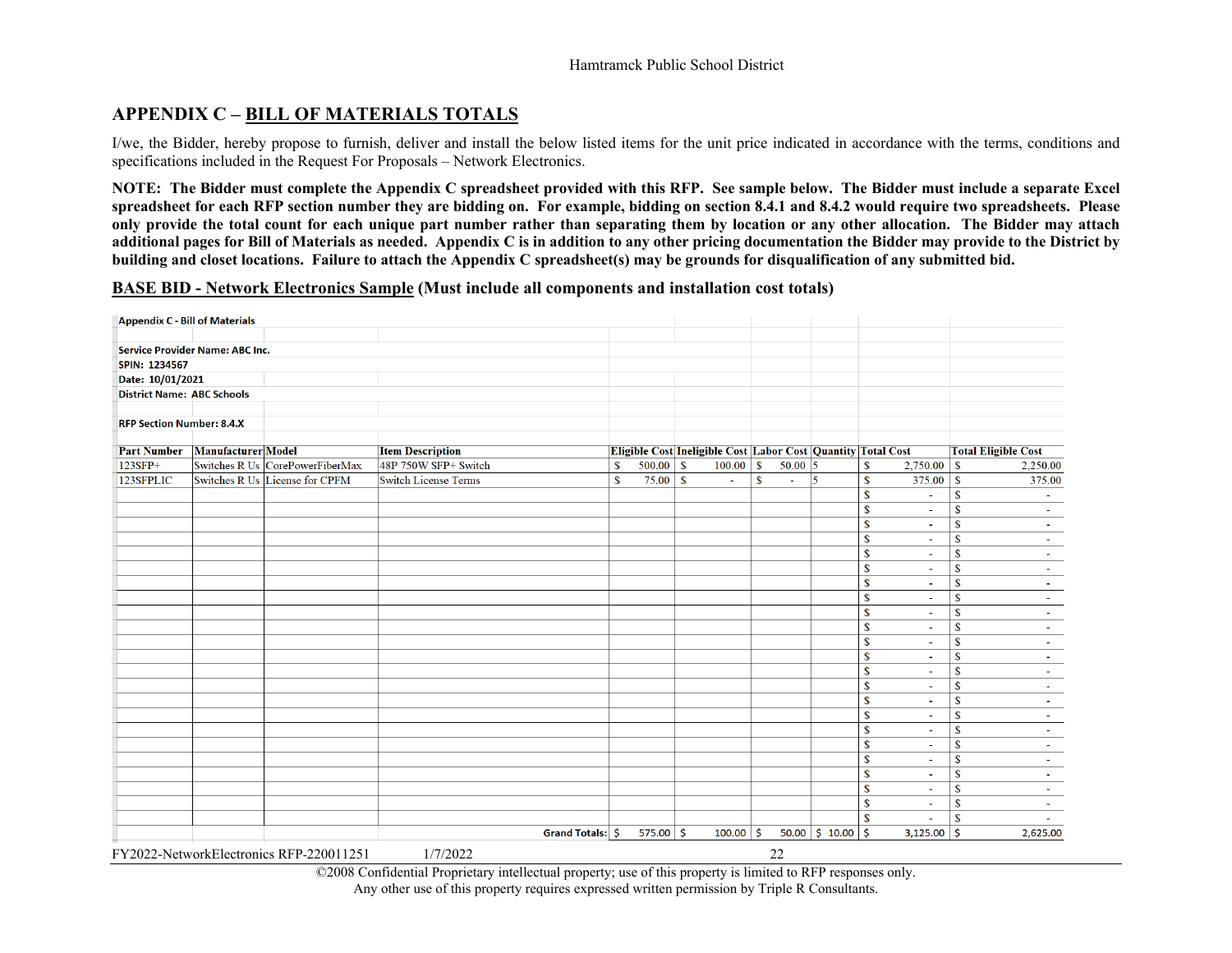#### <span id="page-24-0"></span>**APPENDIX D - FAMILIAL DISCLOSURE AFFIDAVIT**

*All Bids shall be accompanied by a sworn statement disclosing any familial relationship that exists between the owner(s) or any employee of the Bidder and any member of the Board of Education of the District and/or the Superintendent of the District.*

The undersigned, owner or authorized officer of  $\qquad \qquad$  (the Bidder), pursuant to the familial disclosure requirement provided in the Hamtramck Public School District Universal Service Fund Request for Proposals, hereby represent and warrant, except as provided below, that no familial relationships exist between the Bidder or any employee of the Bidder, and any member of the Hamtramck Public School District Board of Education and/or the Superintendent.

#### **The following are the Bidder's familial relationship(s) with the Hamtramck Public School District:**

|         | <b>Bidder/Employee</b>                                                           | <b>Name Related to:</b> | Relationship |  |  |  |  |  |
|---------|----------------------------------------------------------------------------------|-------------------------|--------------|--|--|--|--|--|
|         |                                                                                  |                         |              |  |  |  |  |  |
| າ<br>۷. |                                                                                  |                         |              |  |  |  |  |  |
|         | (Attach additional pages, if necessary, to disclose all familial relationships.) |                         |              |  |  |  |  |  |

 **There is no familial relationship that exists** between the Bidder and/or any employee of the Bidder and any member of the Hamtramck Public School District Board of Education and/or the Superintendent.

**Bidder:**

(Company Name)

**By:** 

(Signature)

(Title)

\_\_\_\_\_\_\_\_\_\_\_\_\_\_\_\_\_\_\_\_\_\_\_\_\_\_\_\_\_\_\_\_\_\_\_\_\_\_\_\_\_\_\_\_\_\_ **SS:**

This instrument was acknowledged before me, a Notary Public, in and for This instrument was acknowledged before me, a Notary Public, in and for

on this  $\qquad \qquad$  day of  $\qquad \qquad$ , 20.

(Notary Public Signature)

My Commission expires:

Acting in the County of: \_\_\_\_\_\_\_\_\_\_\_\_\_\_\_\_\_\_\_\_\_\_\_\_\_\_

FY2022-NetworkElectronics RFP-220011251 1/7/2022 23